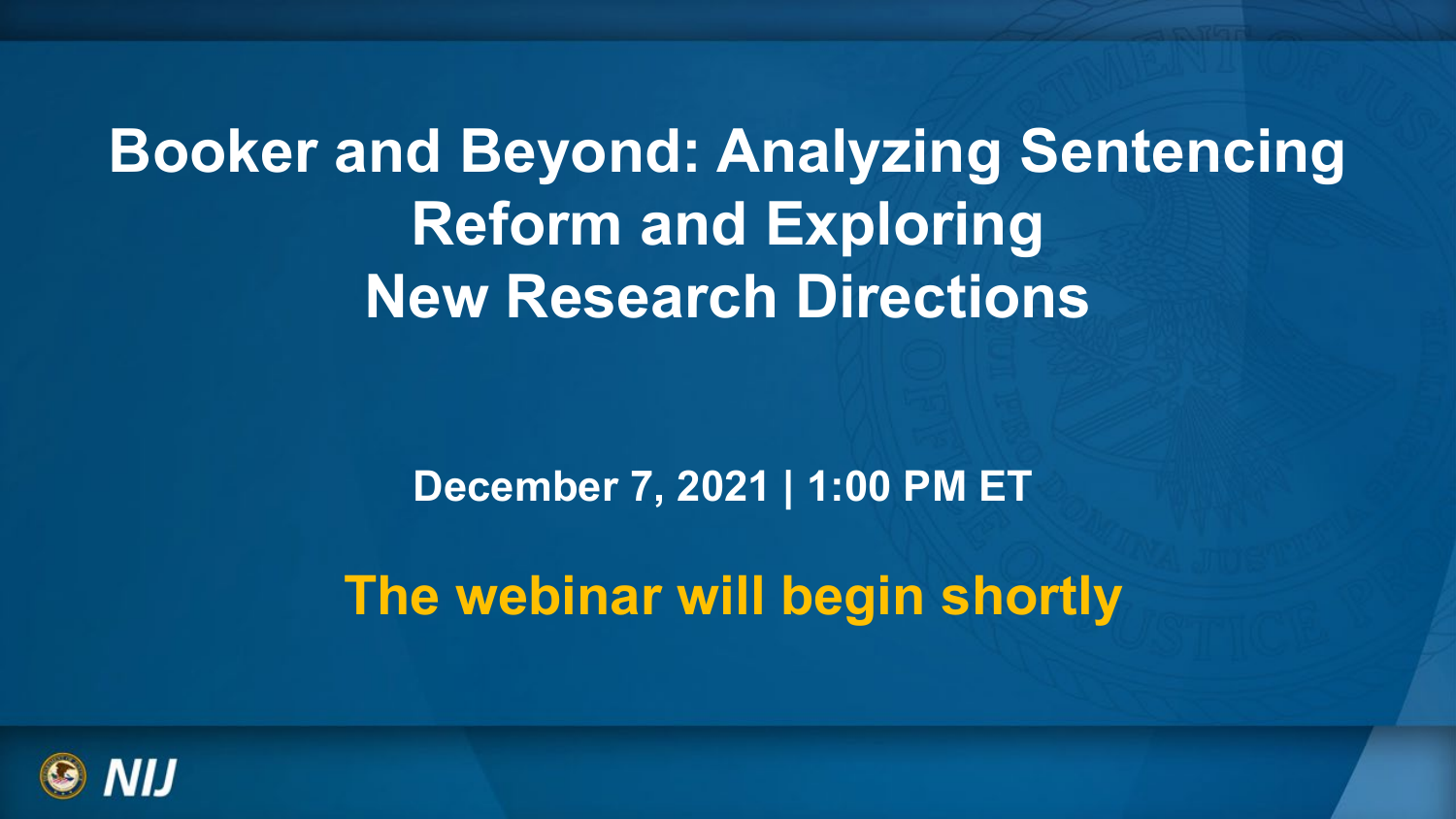## **Important Notification**

 The opinions, findings, and conclusions or recommendations necessarily reflect the positions or policies of the National Institute of Justice of the U.S. Department of Justice. expressed here are those of the presenters and do not

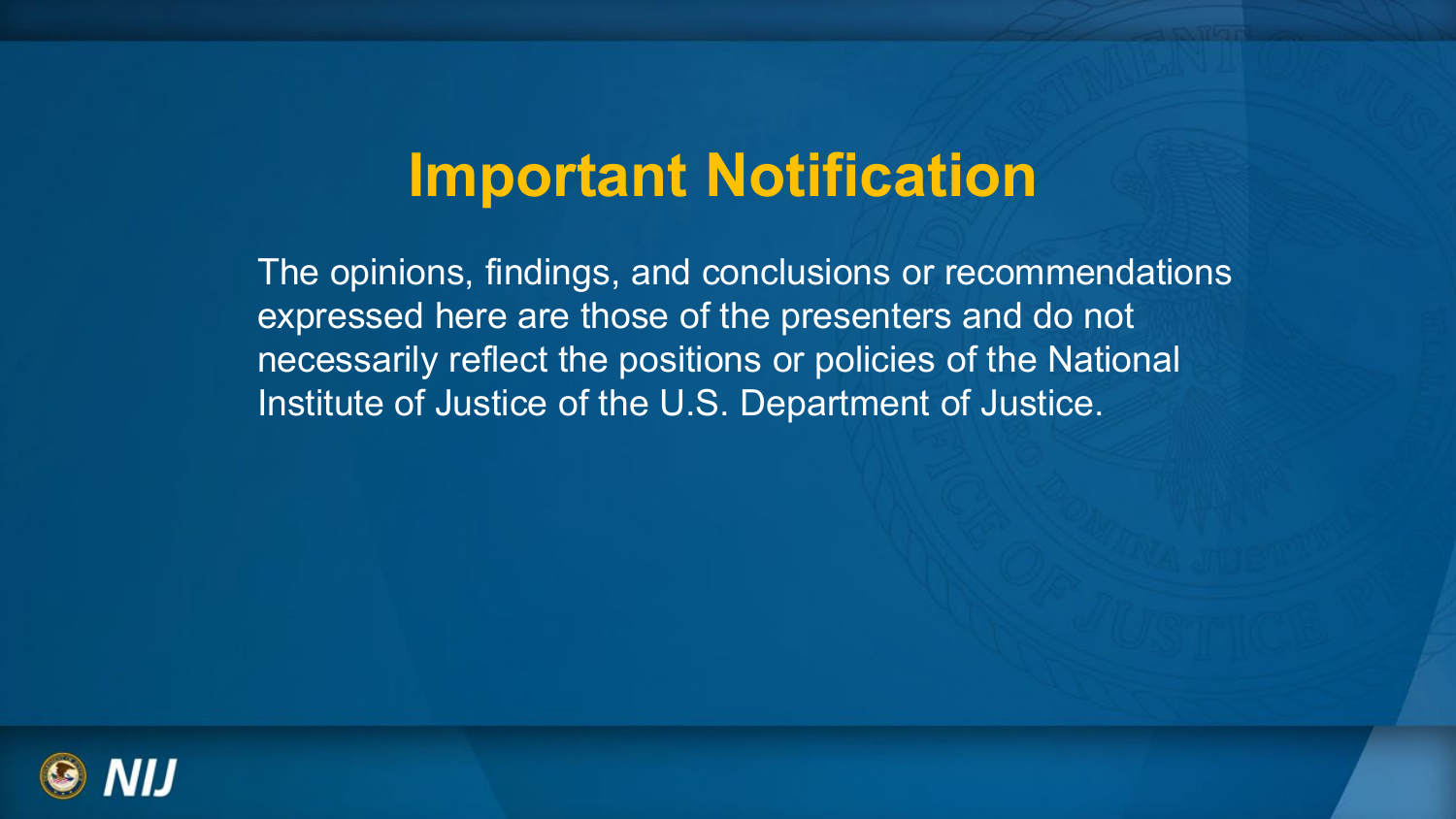National Institute of Justice Dr. Nancy Merritt, PhD Senior Policy Advisor

 National Institute of Justice Raven Lewis, M.A. Research Assistant



STRENGTHEN SCIENCE. ADVANCE JUSTICE

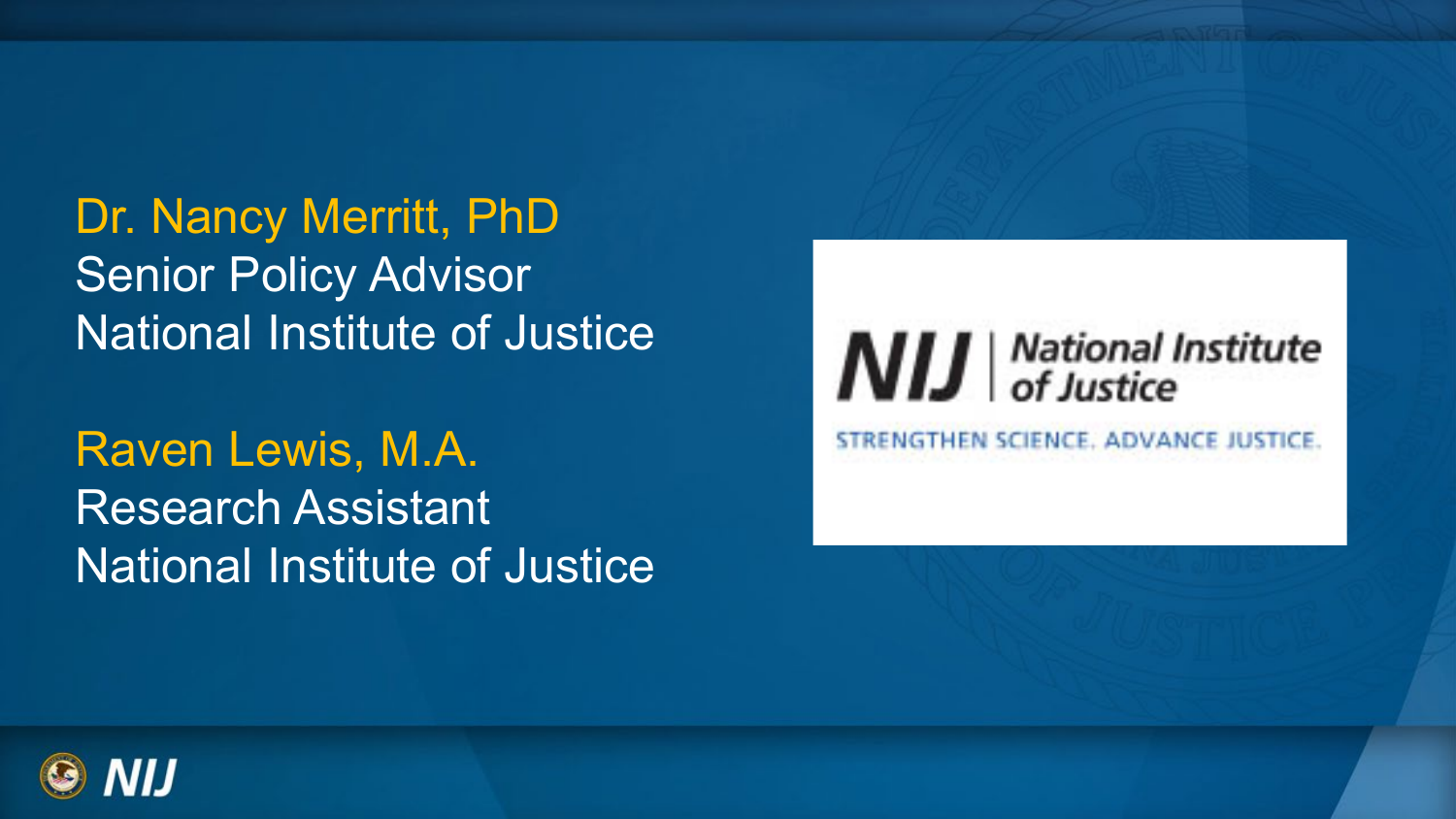# Dr. Jeffrey T. Ulmer, PhD Professor Pennsylvania State University



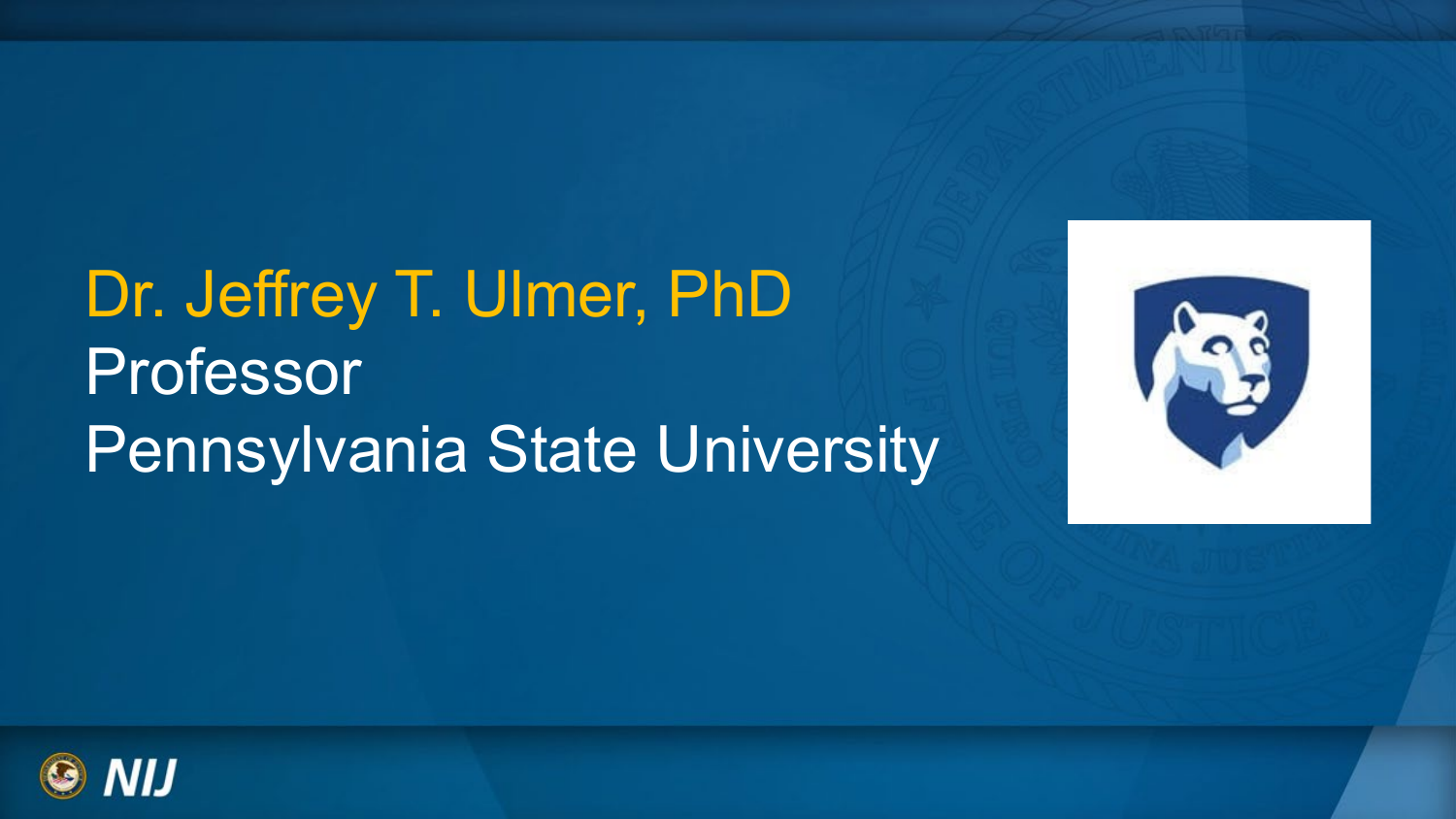#### **Studies of Federal Guidelines, Judicial Discretion, and Disparity**

- **Ulmer, Light, and Kramer (2011)**; Problematizing the narrative on advisory guidelines and racial disparity
- **Ulmer and Johnson (2017)**; judges' perceptions of Guidelines legitimacy and constraint tied to departures.
- • **Ulmer, Painter-Davis, and Tinik (2016)**; much of racial/ethnic differences come from factors determined *before* sentencing.
- **Ulmer and Parker (2020)**; **Ulmer and Bradley (2018)**; disparity is complicated and bound up in *local district contexts*.

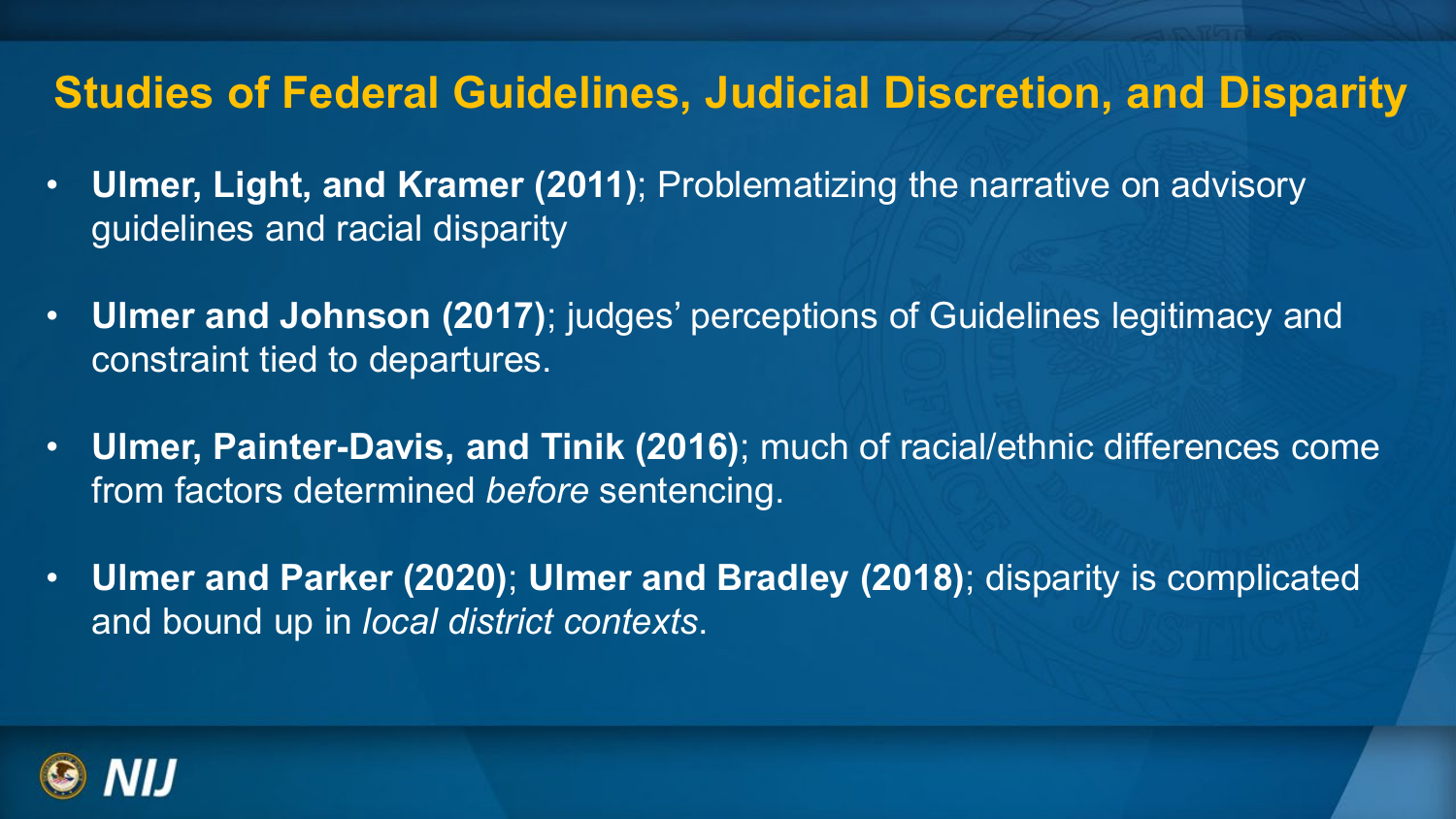#### **Ulmer, Light, Kramer (2011): Problematizing the simple narrative on advisory guidelines and racial disparity**

The *Booker/Fanfan*, Gall expanded judicial sentencing discretion. Many feared this would cause an increase in disparity. A 2010 USSC report found racial disparity increased post-*Booker* and *Gall*.

We provided an alternative to the USSC report, finding:

- Race/ethnic/gender disparity in sentence length decisions was generally comparable with pre-2003 levels
- African American males' odds of imprisonment increased significantly post-Gall
- Immigration cases accounted for a significant proportion of sentence length disparity affecting Black males
- • "Government-sponsored" below Guidelines sentences were a greater source of racial disparities than judge-initiated deviations.

 We argued that the findings raised questions about whether the decisions caused increased disparity; whether guidelines must be mandatory in order to limit racial/ethnic/gender disparities.

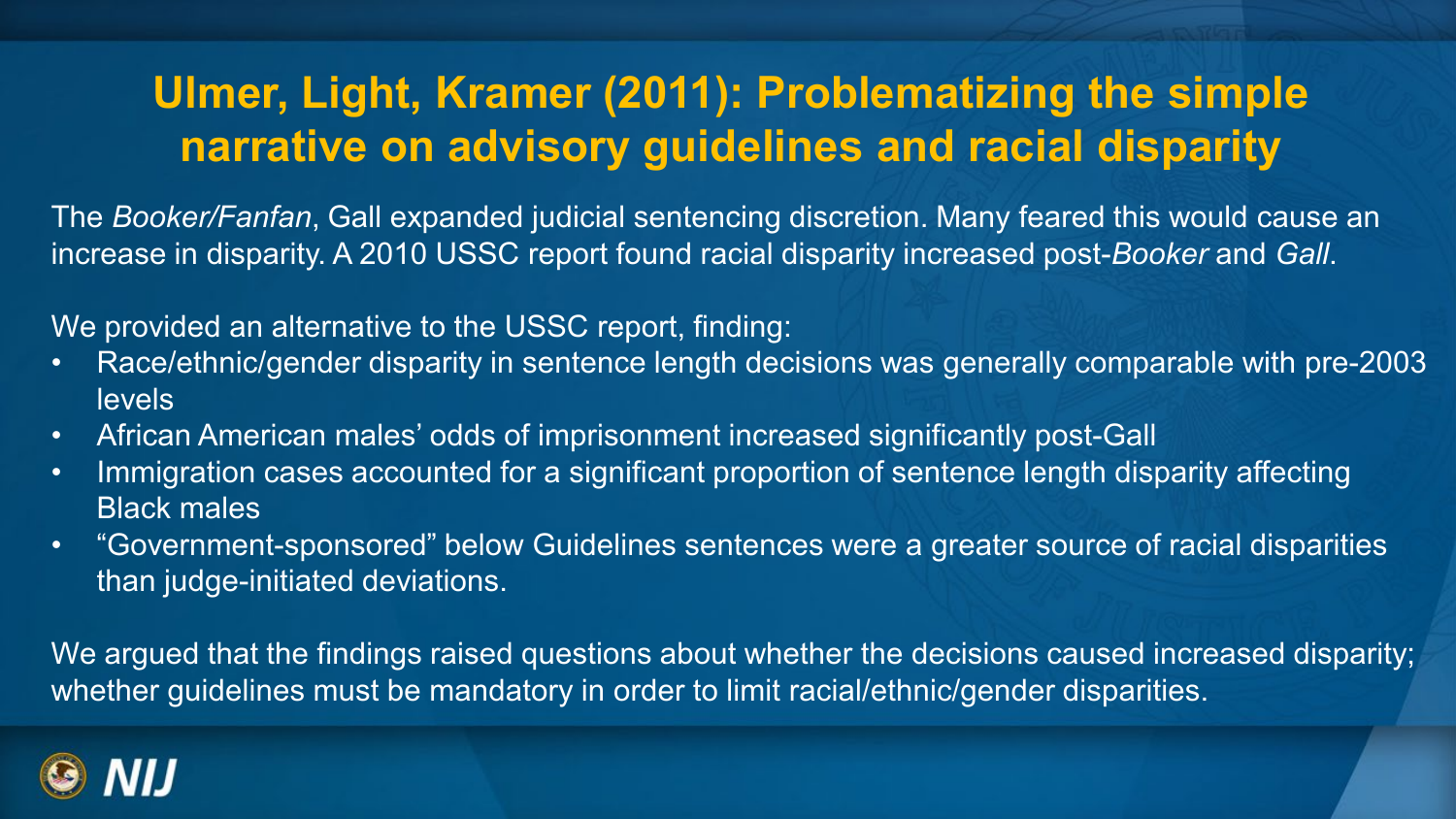#### **Ulmer and Johnson (2017); Judicial guideline departures and perceptions of guidelines legitimacy and constraint**

- 2005-2007 federal sentencing data, 2005 survey of federal judges, qualitative interviews.
- • Time period captures a period of uncertainty after *Booker* rendered the Guidelines advisory, but before Gall, etc. clarified what "advisory" meant.
	- Potentially a time of variation among judges in the perceived constraint and normative authority of Guidelines.
- Guideline conformity/judge-initiated departures were strongly influenced by judges' perceptions of guidelines as normatively legitimate, perceptions of the constraint of their circuit courts, and perceptions of U.S. Attorney's offices.

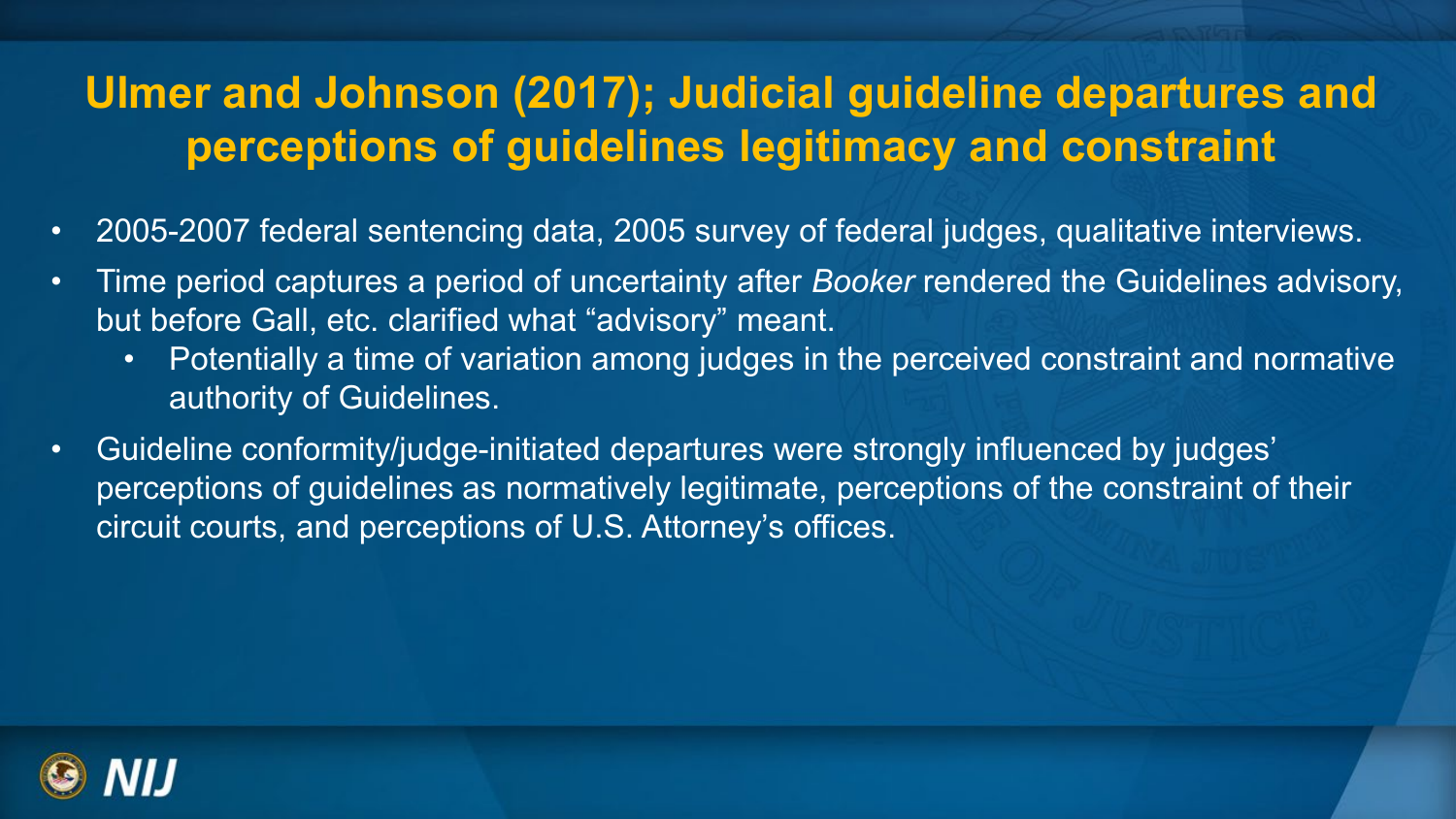#### **Ulmer and Johnson (2017); cont.**

- • Post-Booker/Gall, Guidelines do not primarily exert influence through regulatory constraint, but through normative influence, and making sentencing easier, reducing uncertainty.
- *Perceived legitimacy and appropriateness of the Guidelines very important.*

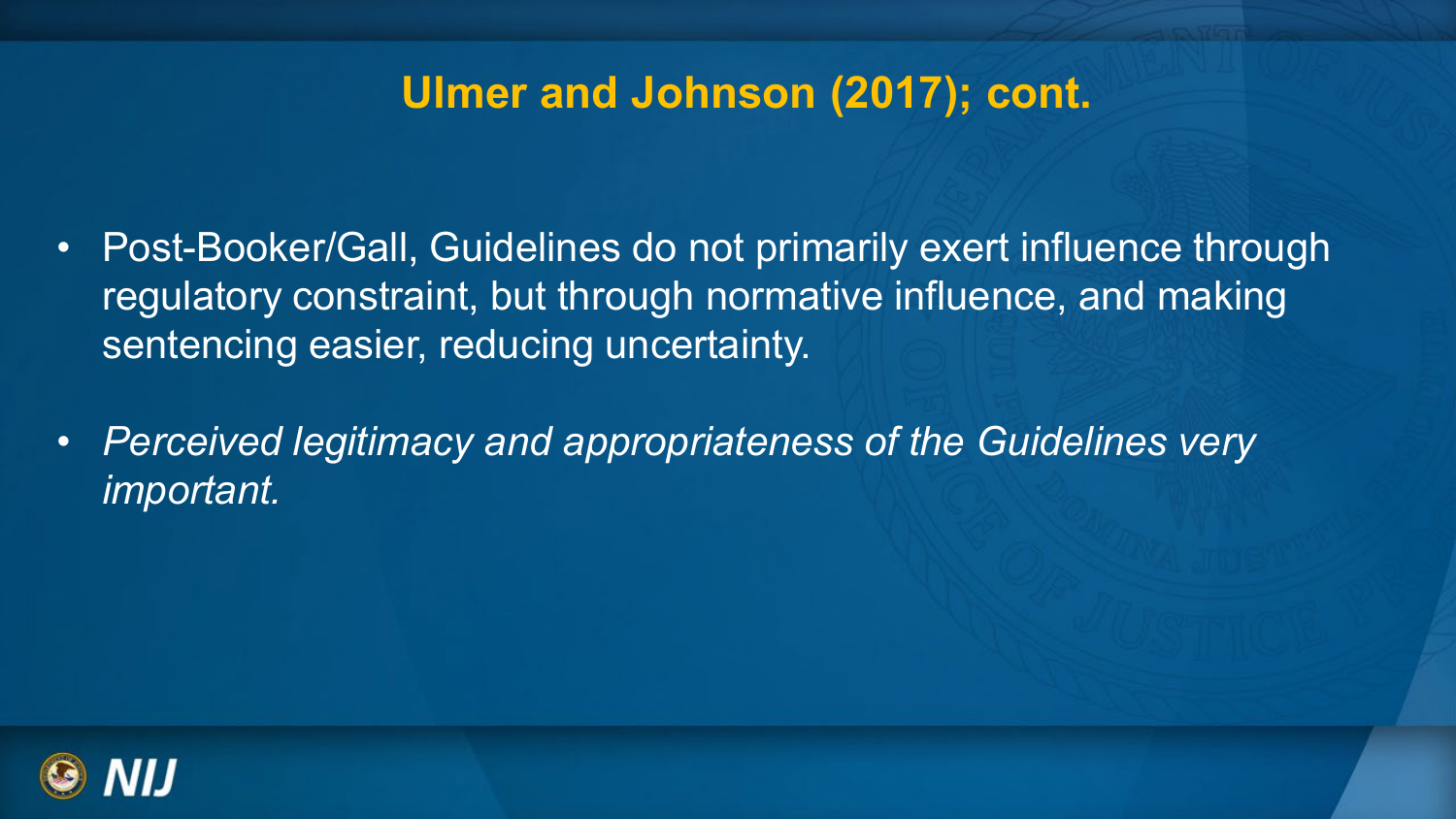### **Ulmer, Painter-Davis, and Tinik (2016); much of racial/ethnic differences come from factors determined** *before* **sentencing**

- by local courts (Type A discretion), or differential impact of sentencing policies and case • Is disproportional incarceration of black and Hispanic/Latino men due to sentencing decisions processing factors that differentially impact minority men (Type B discretion)?
- To what extent are racial/ethnic sentencing differences mediated by guideline factors (criminal history, guideline recommendations, departures) mandatories, case-processing (trial conviction, presentence detention) and extralegal factors (citizenship, education)
- 2005–2009 federal court (and Pennsylvania state data)
- Thus, most disproportionality was determined by factors that occur prior to sentencing

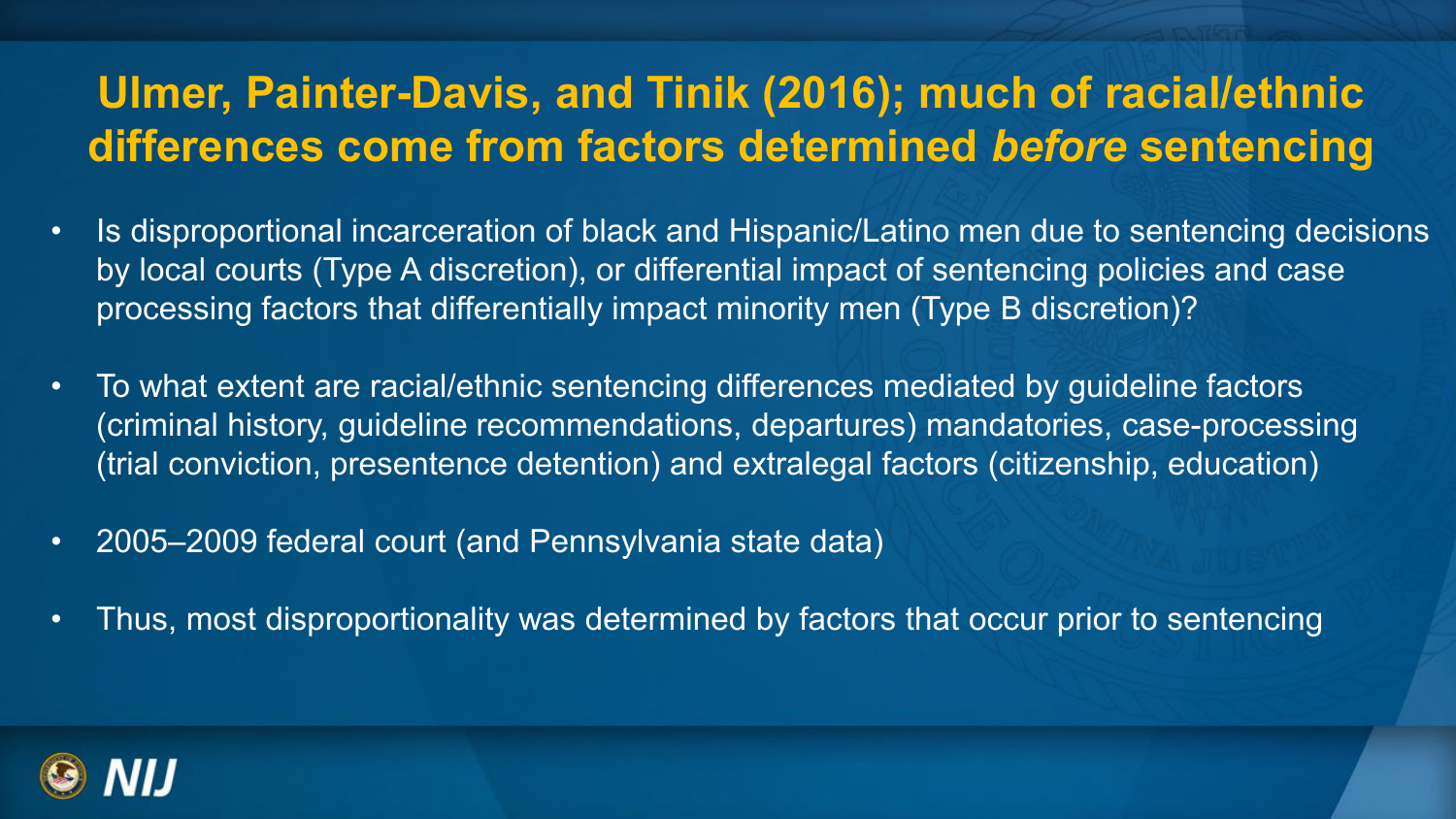#### **Disparity is complicated and bound up in local district contexts**

 (2010 TLOA funding, traditional Major Crimes Act federal jurisdiction) increased sentencing severity for Native Americans; Ulmer and Bradley (2018): Tribal-federal justice organizational coupling

but increased 5K1 and govt. sponsored departures for Native Americans

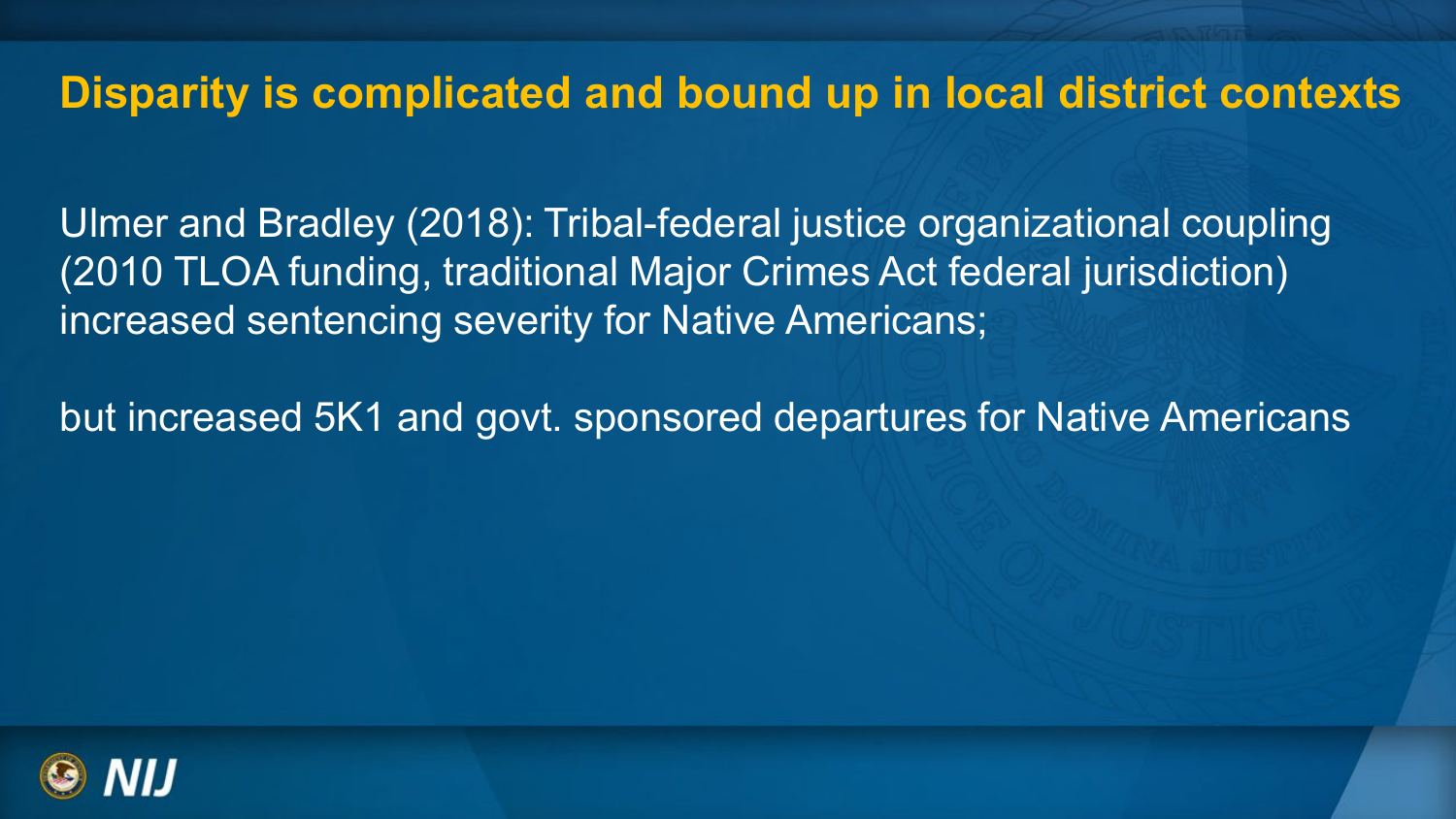#### **Ulmer and Parker (2020 ): Hispanic/Latinx sentencing disadvantage in changing immigration destinations, 2000-2002 and 2010-2012**

- No disparity in traditional destinations in either time period
- Hispanic citizens and non-citizens both received longer sentences in new destinations and in nonimmigrant destinations circa 2000.
- By the early 2010s, no disparity in traditional destination and emerging destinations
- However, in 2010s new destinations (of 2000), and especially non-immigrant destinations, sentenced Hispanic non-citizens more harshly, especially the undocumented

 Thus, Hispanic/Latinx immigration (or lack thereof) notably affected the sentencing of Hispanic non-citizens *before and after Booker*.

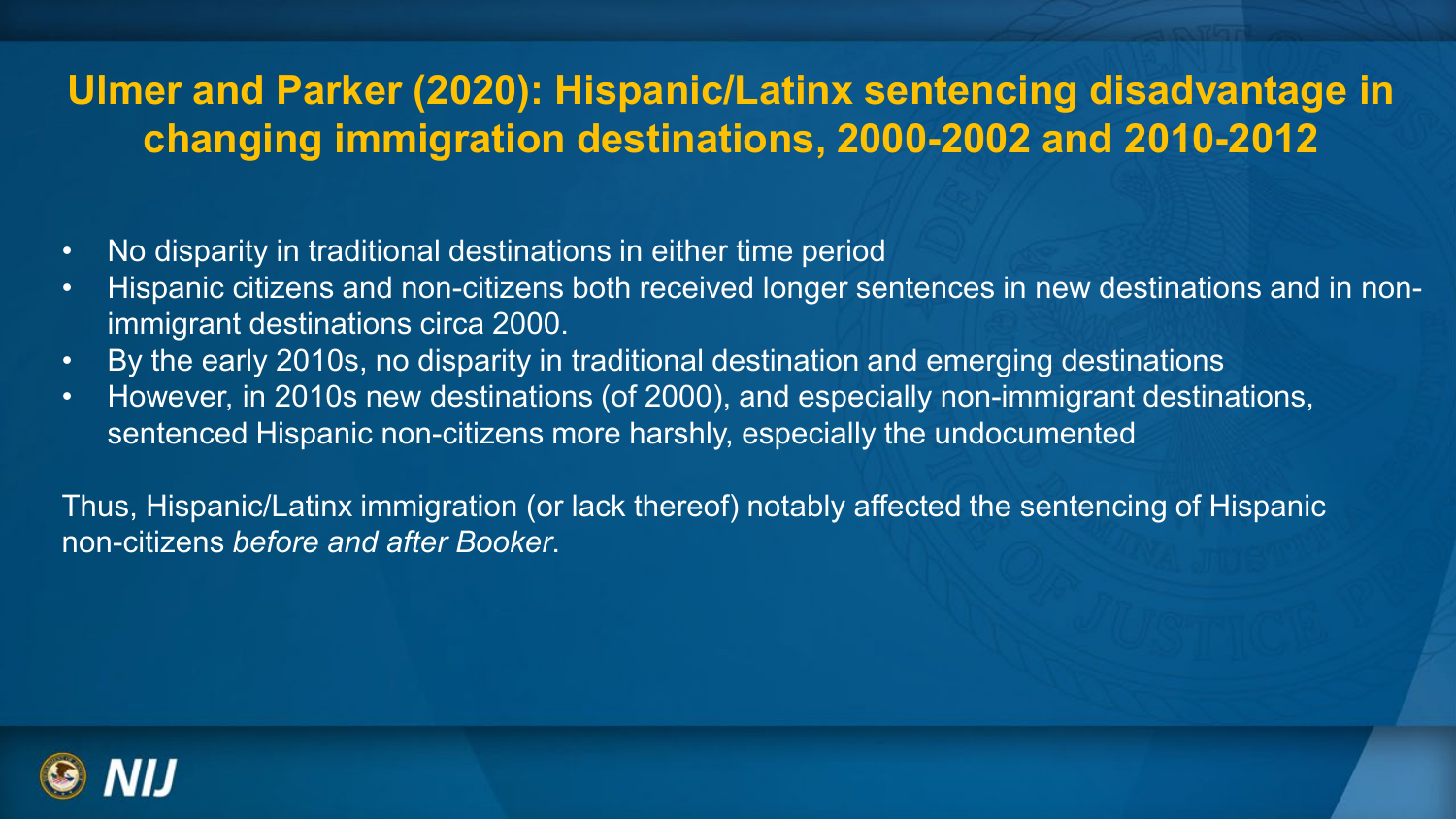Federal sentencing disparity existed before Booker, and existed after, defying simplistic explanations relying on legal/guideline changes affecting *judicial* discretion.

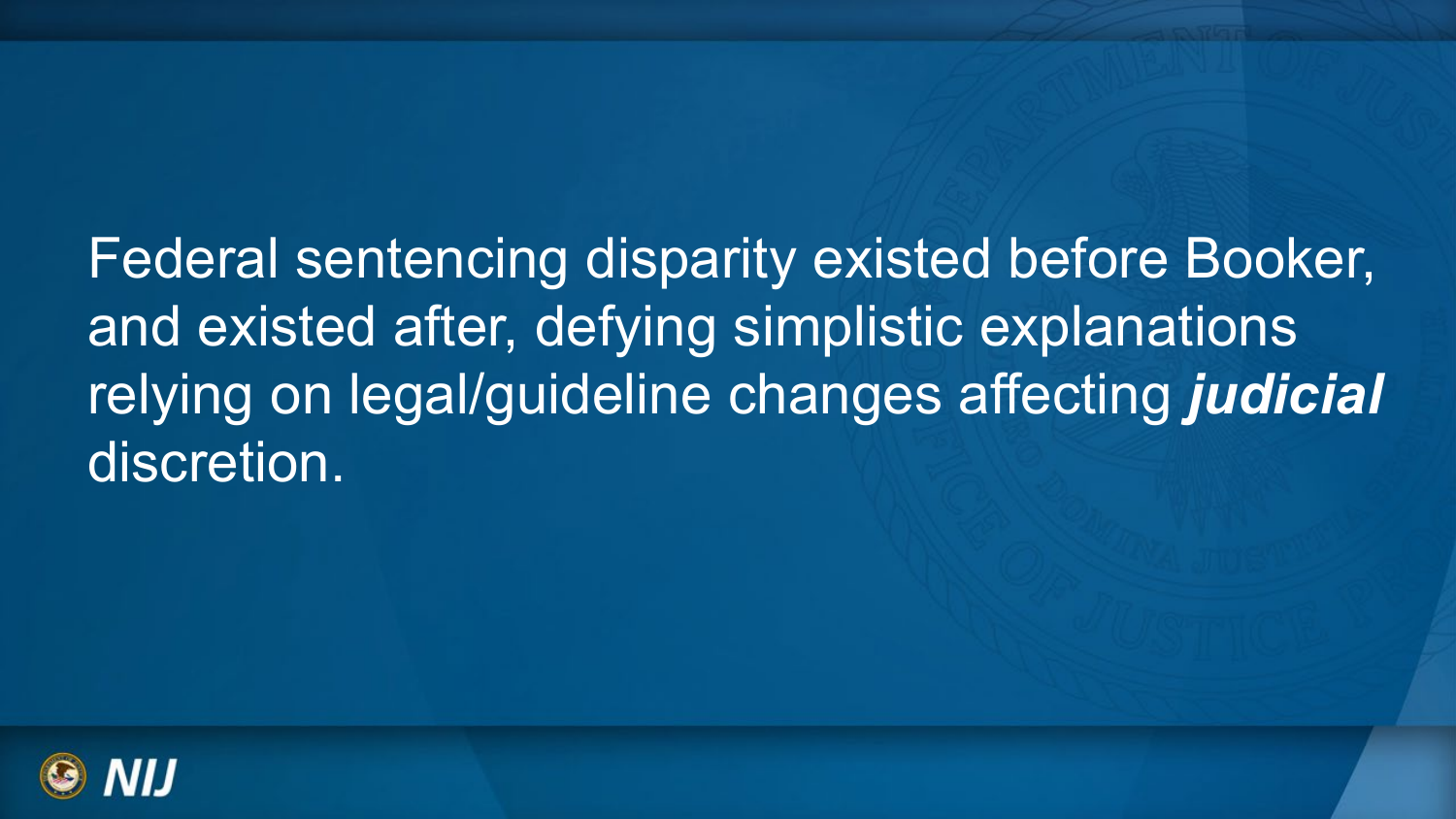# Dr. Mona Lynch, PhD **Professor** University of California, Irvine



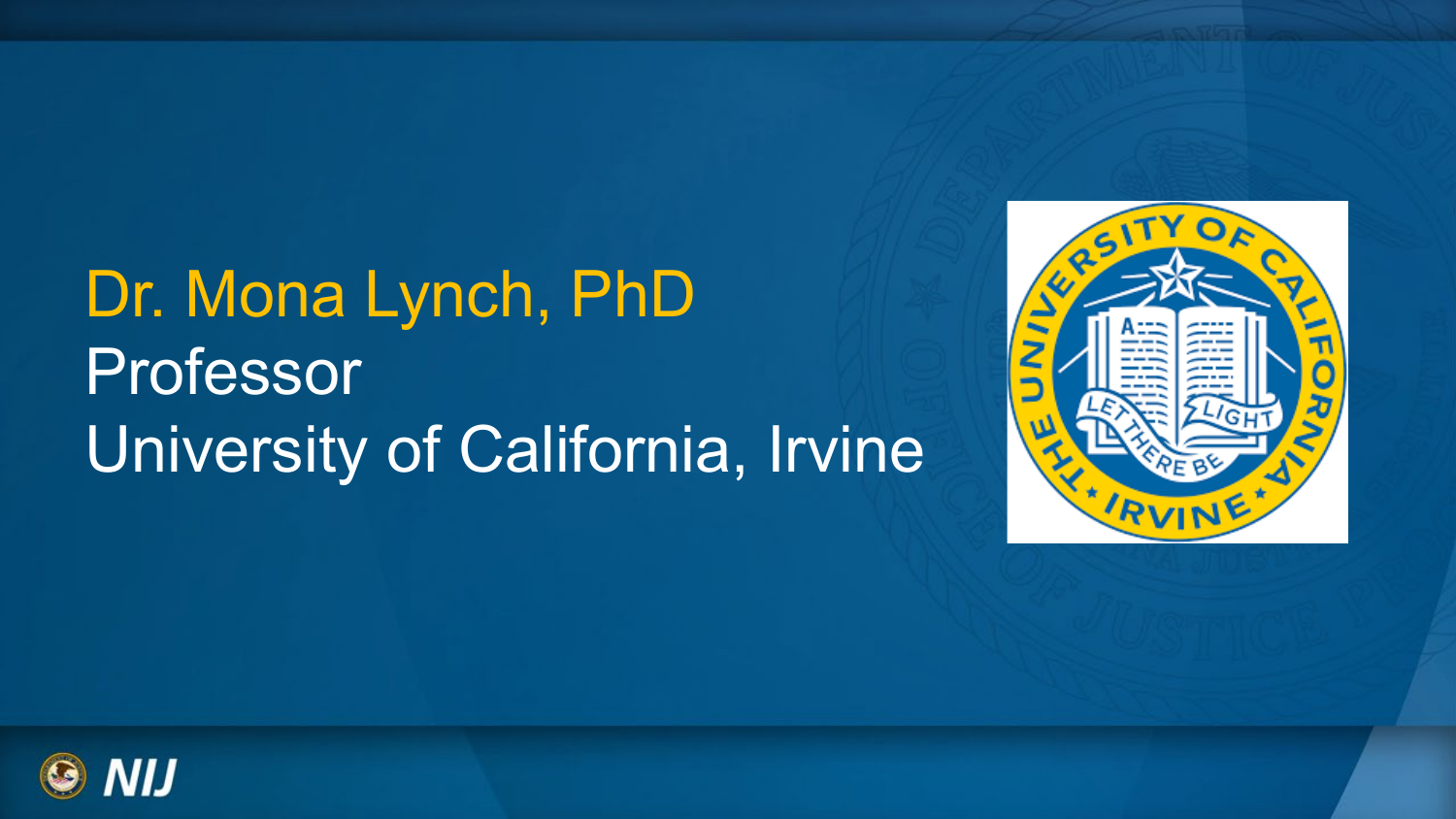# **Motivating Questions**

- How are policy changes responded to—and resisted—in varied, creative ways by legal actors?
- How do those variations manifest as local norms and practices that transcend policy change?

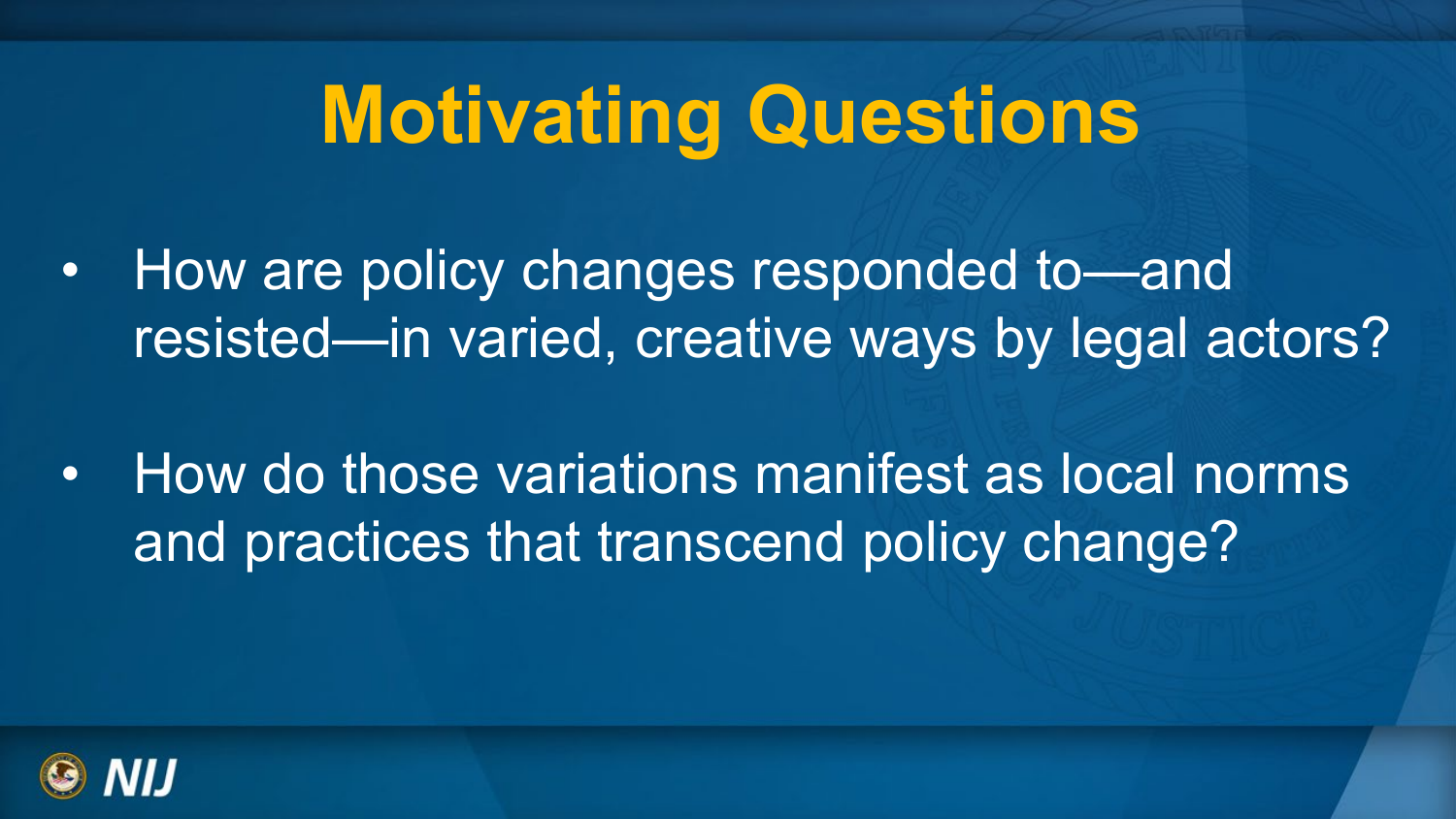# **Quantitative** *Booker* **Study:**

- • Do within-district drug case sentencing patterns demonstrate stability across different policy periods, indicating the influence of local norms?
- Are the mechanisms for getting to sentence outcomes changing in response to policy reforms?
- • Are cases that are not subject to mandatory minimums more likely to vary from the guidelines compared to those that are subject to them?

 Lynch, M. & Omori, M. (2014). Legal change and sentencing norms in the wake of Booker: The impact of time and place on drug trafficking cases in federal court. Law & Society Review, 48, 411-445

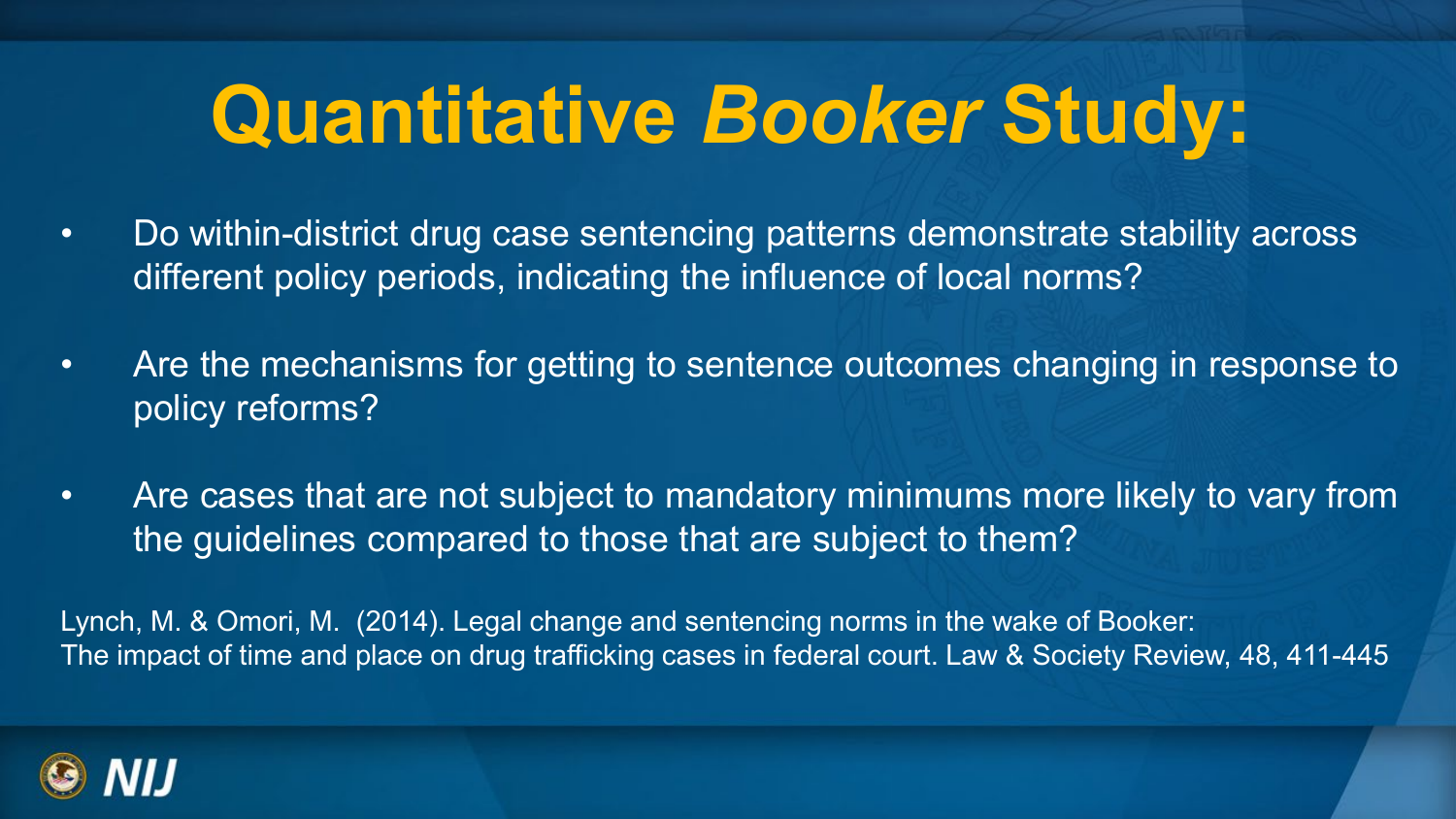# **Quantitative** *Booker* **Study:**

- • Do within-district drug case sentencing patterns demonstrate stability across different policy periods, indicating the influence of local norms? YES
- Are the mechanisms for getting to sentence outcomes changing in response to policy reforms? SOME INDICATION, YES
- • Are cases that are not subject to mandatory minimums more likely to vary from the guidelines compared to those that are subject to them? NO

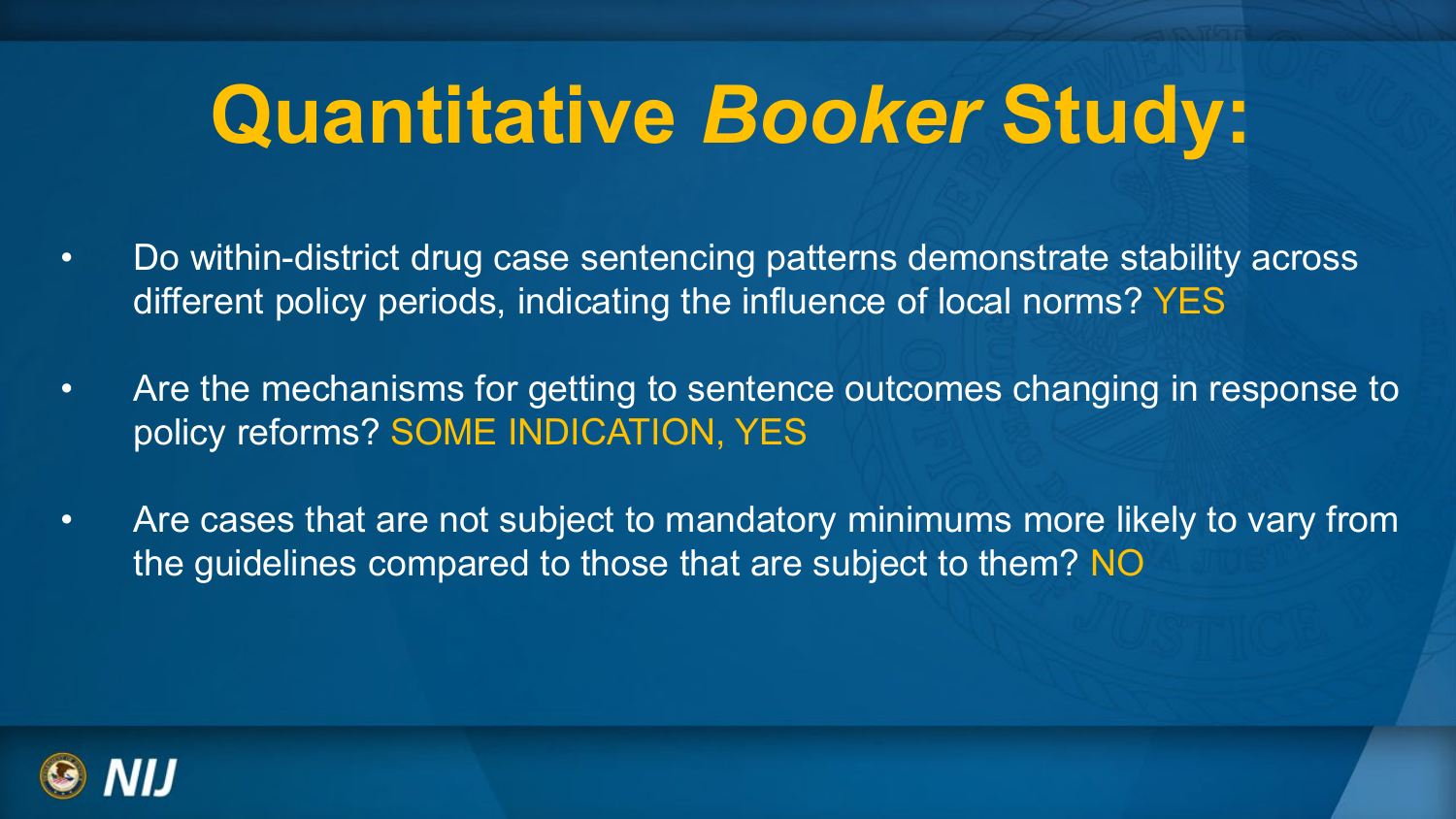### **Drug Sentences as % of Guideline Minimum, 1992 -2012**



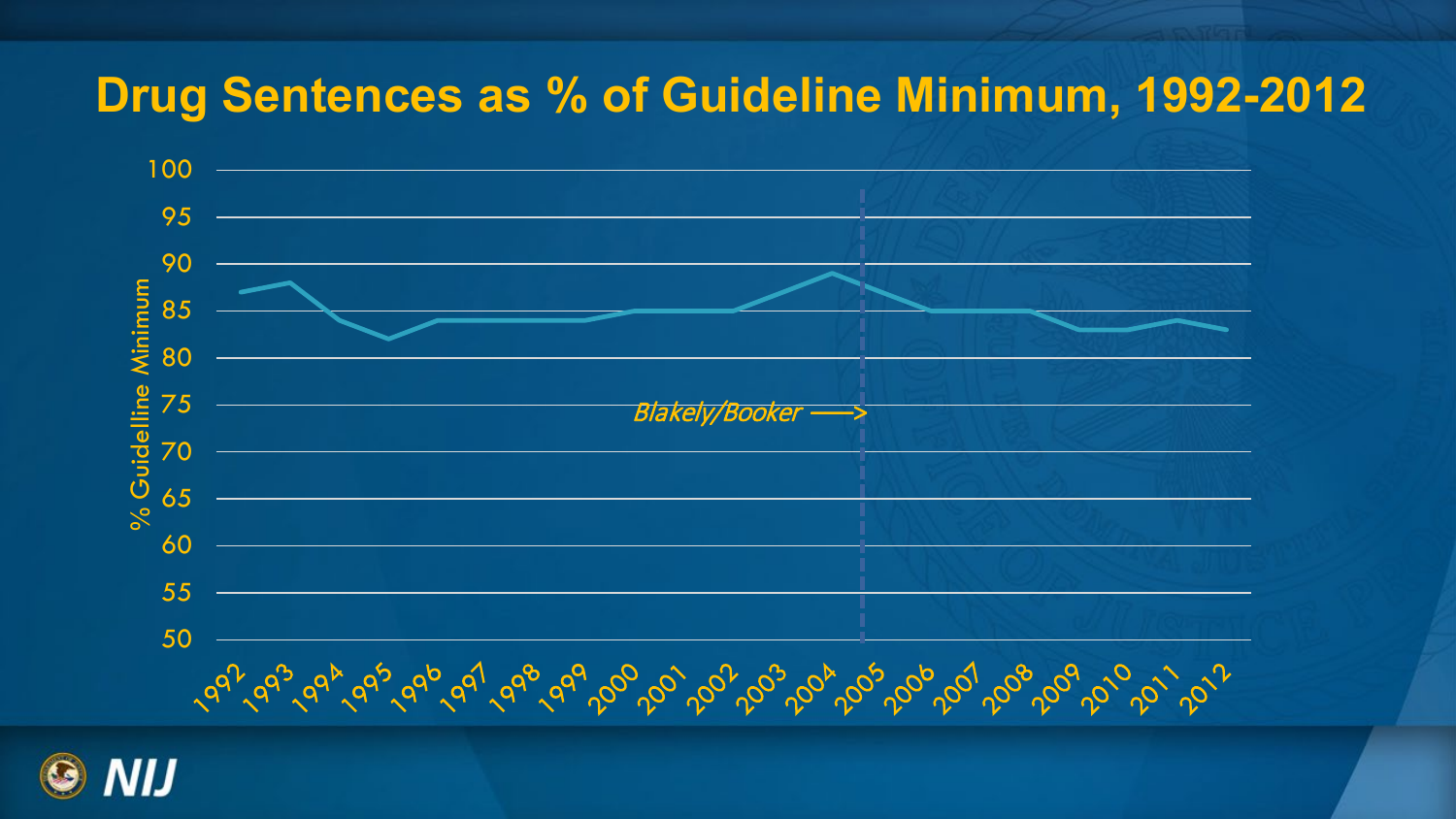# *Booker* **Interview Study**

- • What were court actors' perceptions of how Booker changed local criminal practices in 4 distinct districts?
- • What specific legal strategies changed at three stages of criminal process: Charging, plea negotiations, & sentencing?

 Lynch, M. (2019). Booker circumvention? Adjudication strategies in the advisory sentencing guidelines era. N.Y.U. Review of Law & Social Change, 43, 59-108

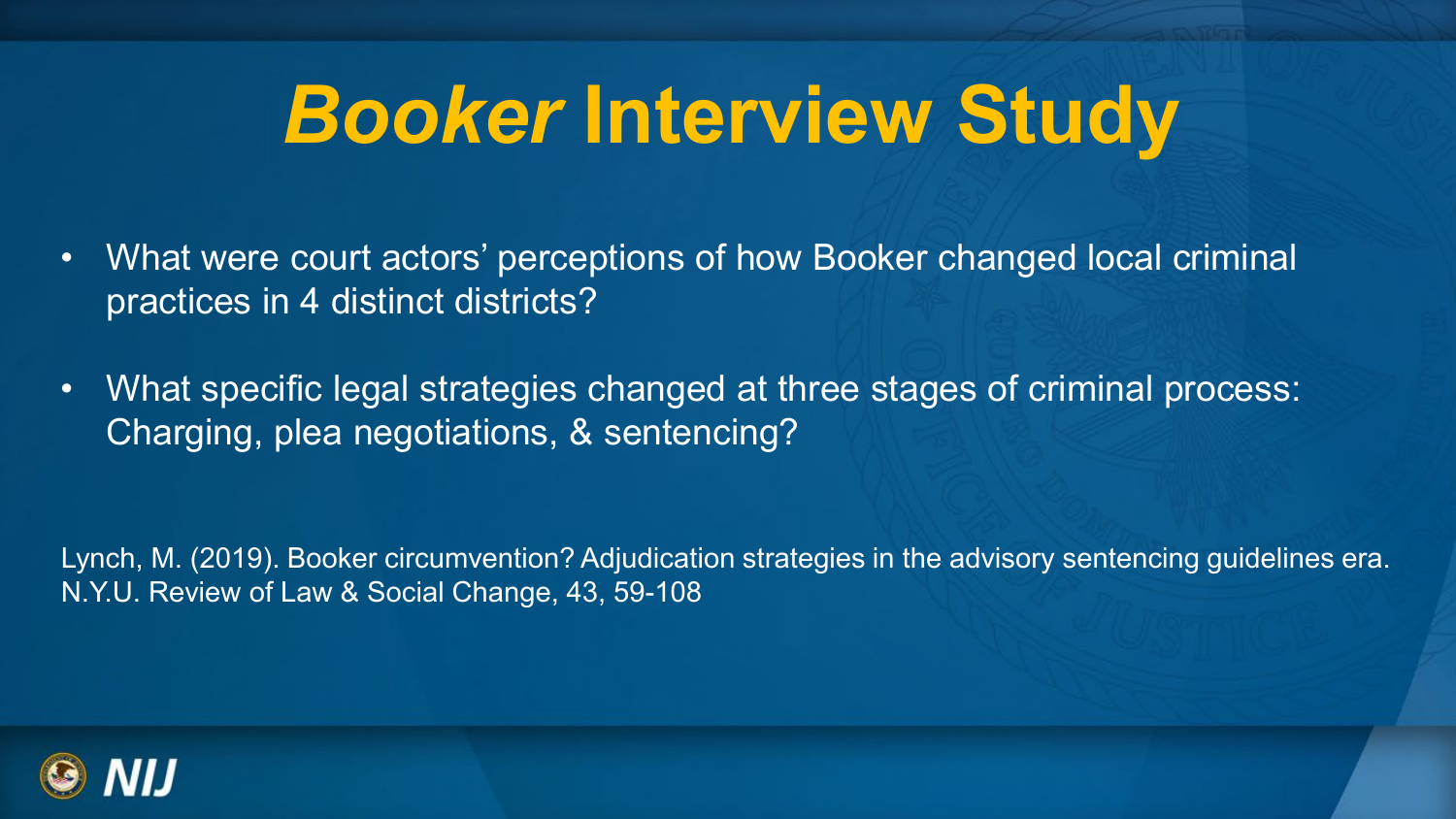# **Multiple Effects, with Local Variation**

- • Increased charging of mandatory minimum charges (and enhancements), especially in drug and child porn. cases, to set bottom on sentencing.
- More threats to use MMs and mandatory enhancements in plea bargaining.
- judge's hands if plea accepted. • Bargaining in the shadow of assigned judge; including use of binding pleas to tie
- Defense forgoing plea agreements, with the right judge; more robust sentencing hearings.

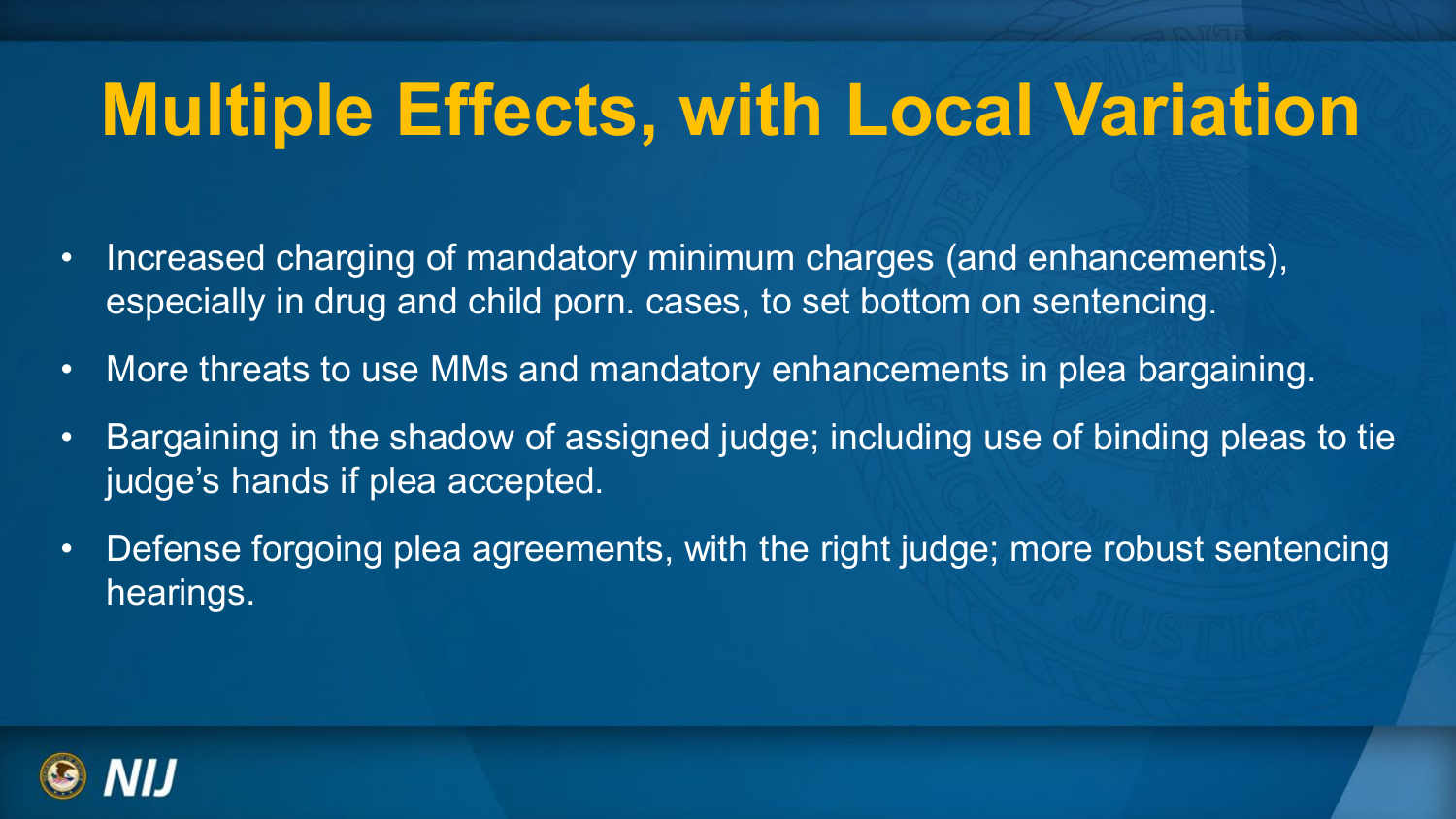# **Implications for Internal Policy Change**

 How do internal DOJ policy changes, delineated in the 2017 Sessions memo, impact prosecutorial practices & case outcomes in drug cases?

- The use of drug mandatory minimums shot up.
- Likelihood of prison increased; drug sentence lengths increased.
- • Effects were significantly driven by the appointment of a Trump-appointed US Attorney to impose new policy in local office.

 Lynch, M., Barno, M., and Omori, M. (2021). Prosecutors, court communities, and policy change: The impact of internal DOJ reforms on federal prosecutorial practices. Criminology, 52, 480-519

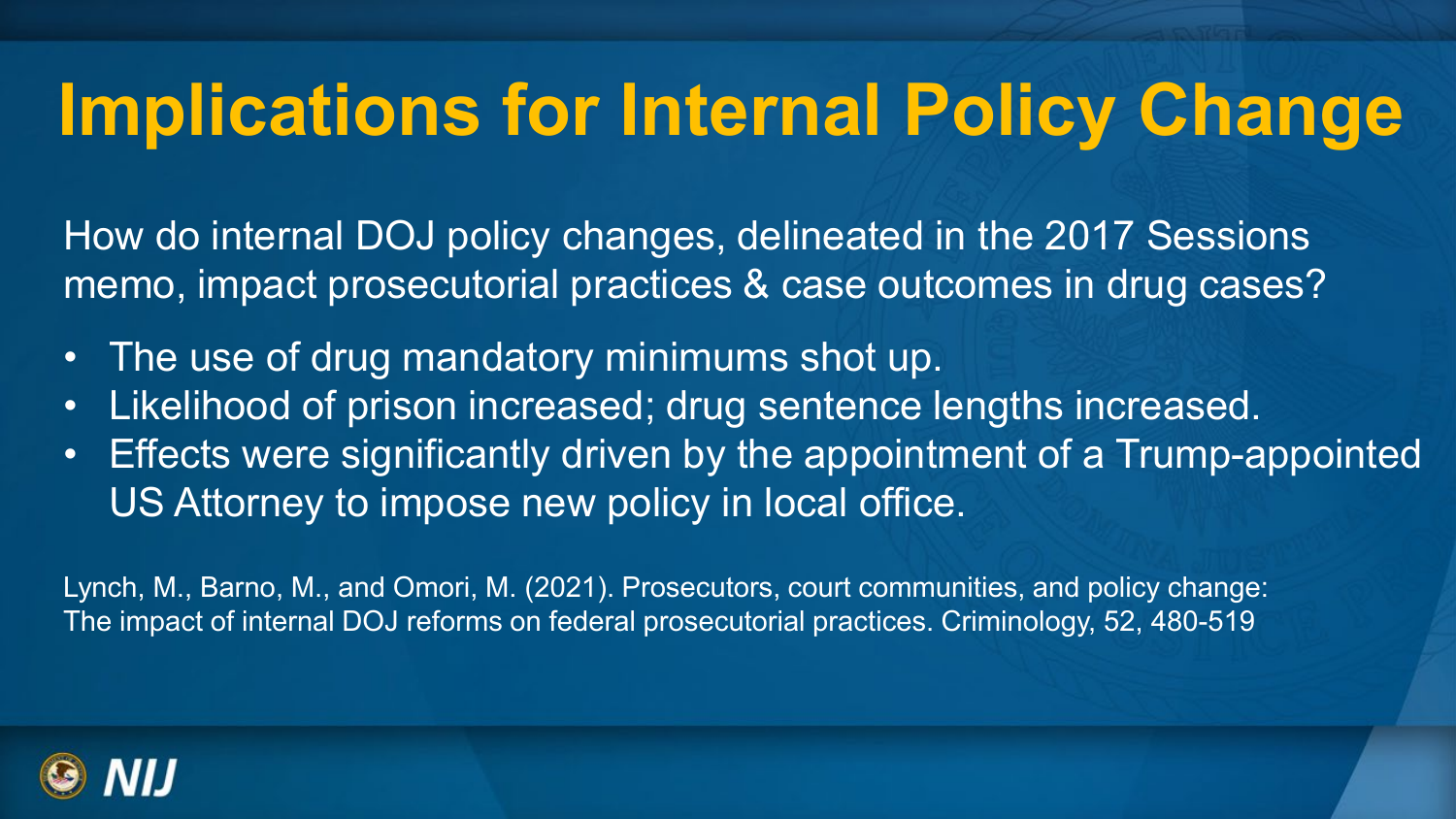#### Proportion Sentenced to Binding Mandatory Minimum



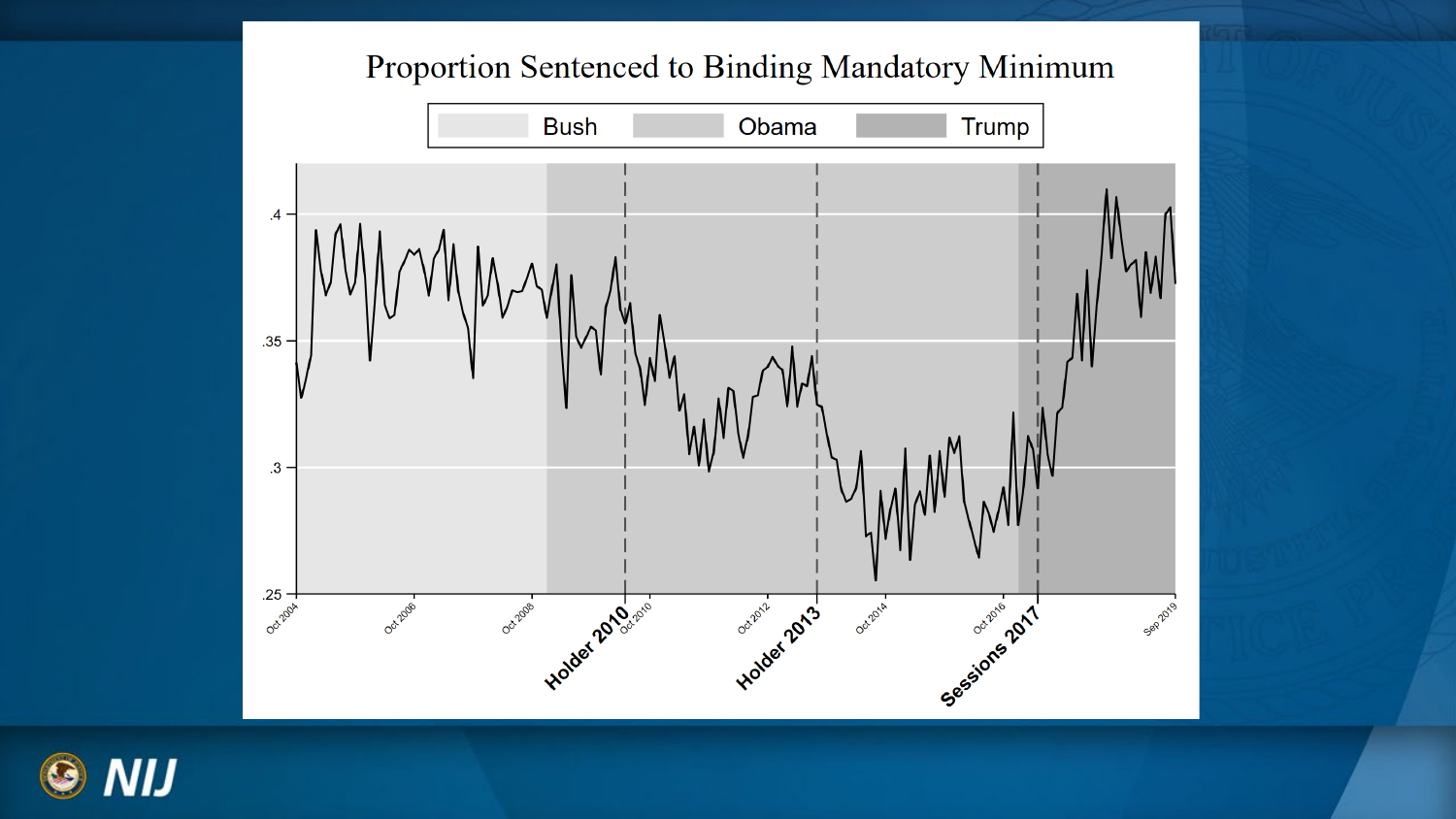Dr. Paul Hofer, PhD Adjunct Faculty Johns Hopkins University



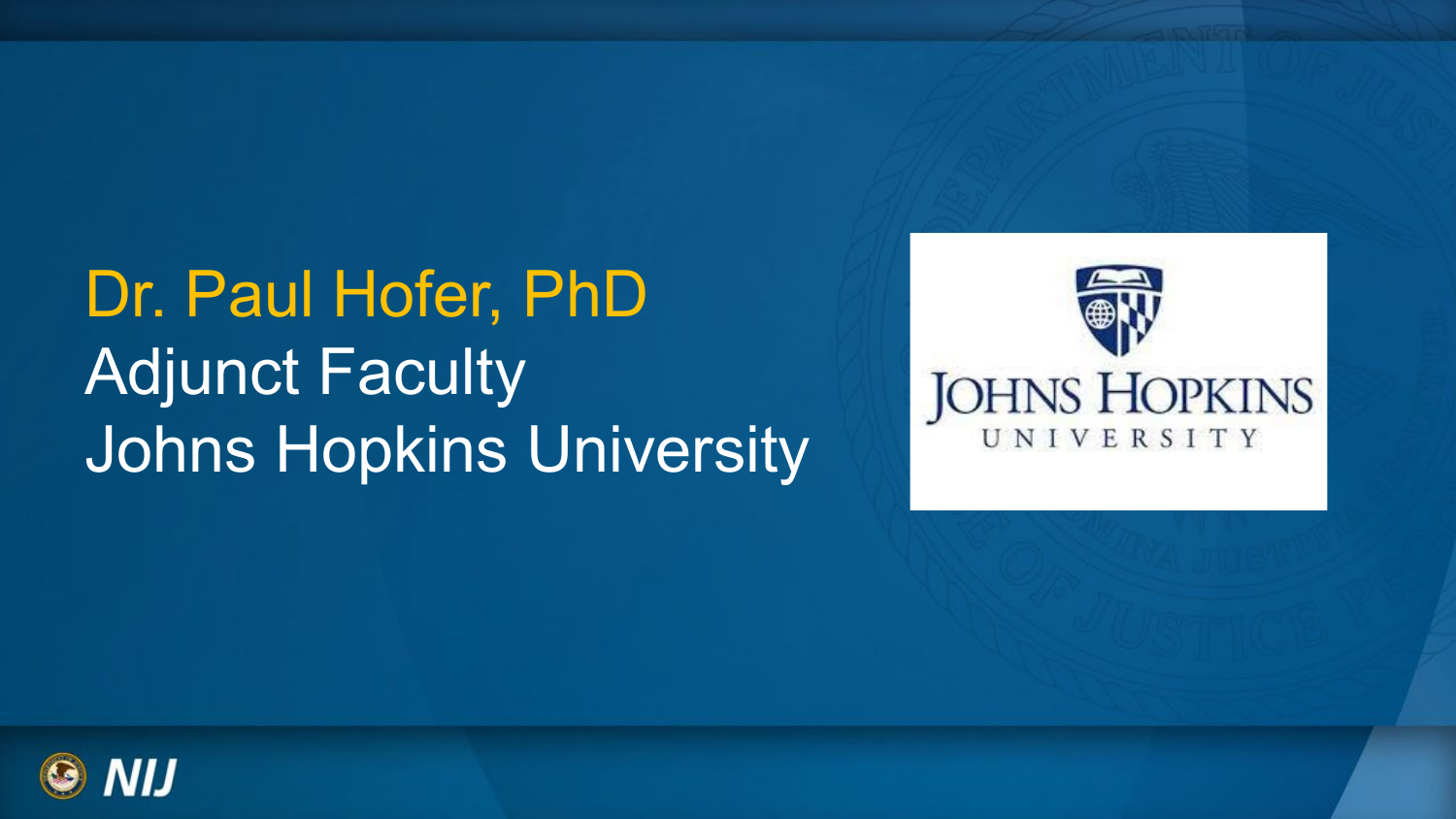Paul J. Hofer

# **Federal Sentencing** after *Booker*

*Crime & Justice, Vol. 48 (2019) pp. 137-186.* 

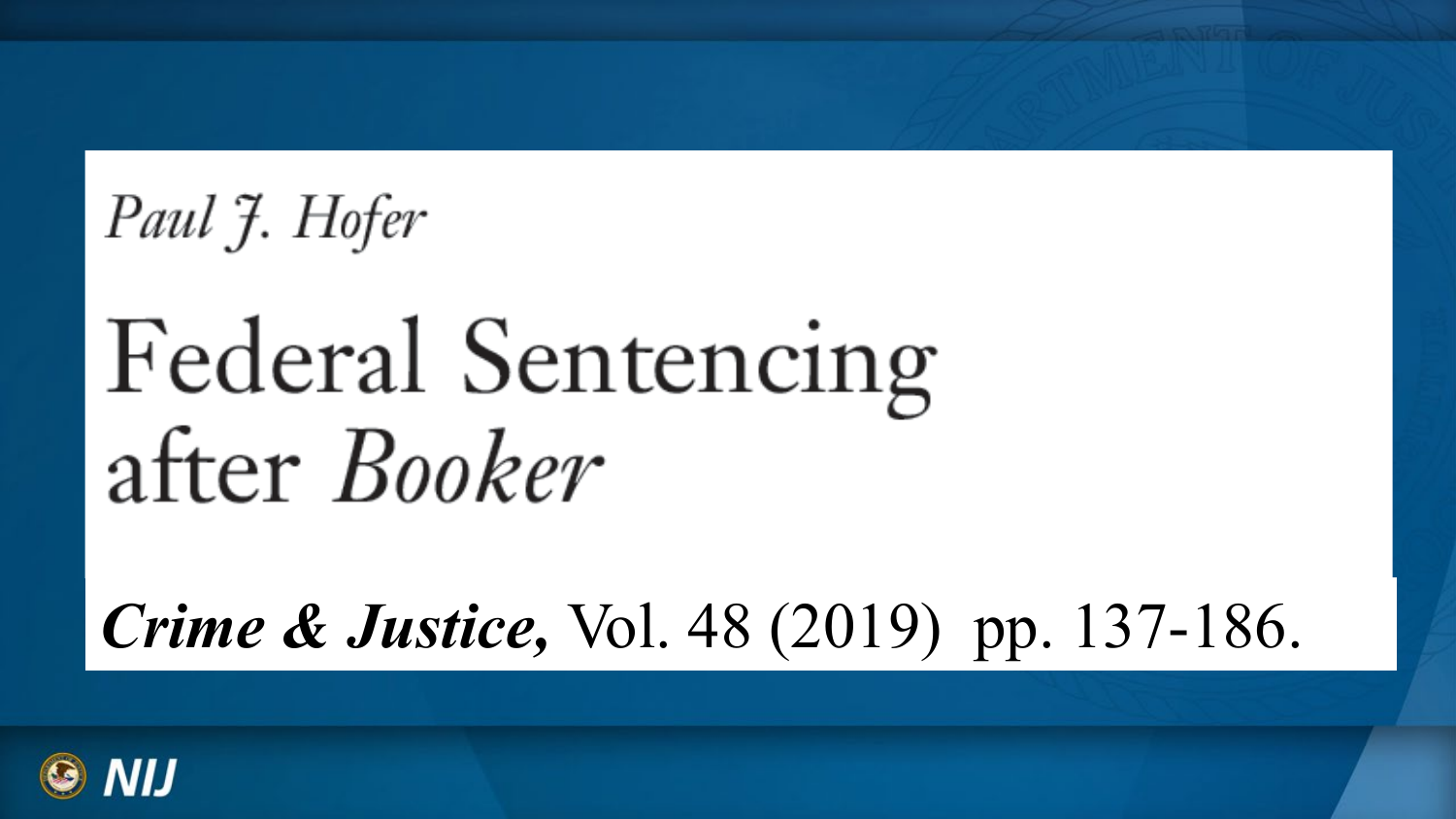### PERCENTAGE OF DEFENDANTS SENTENCED BELOW THE GUIDELINE RANGE



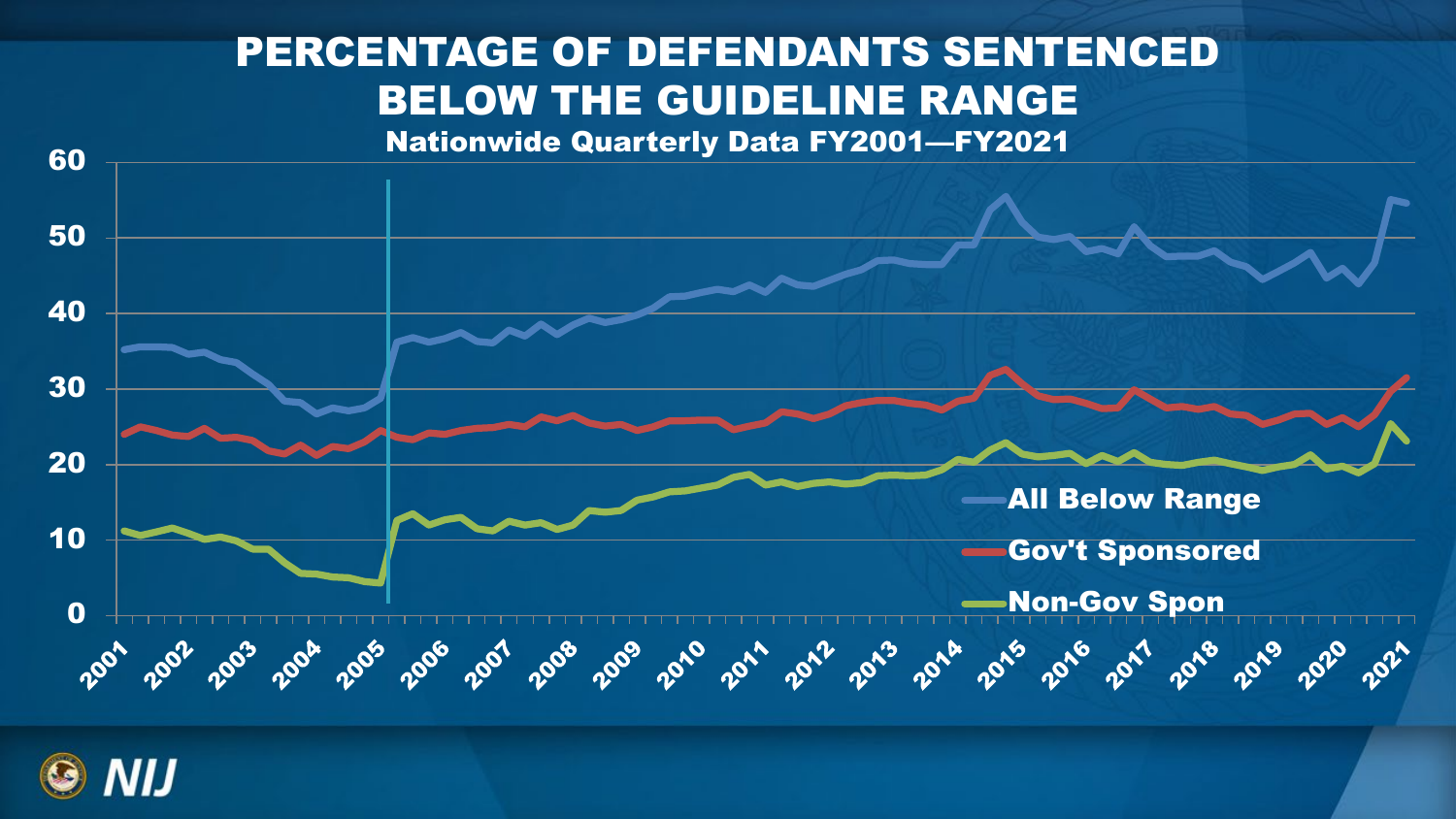#### PERCENTAGE OF DEFENDANTS RECEIVING VARIOUS SENTENCING OPTIONS

Nationwide Data FY2001—FY2021



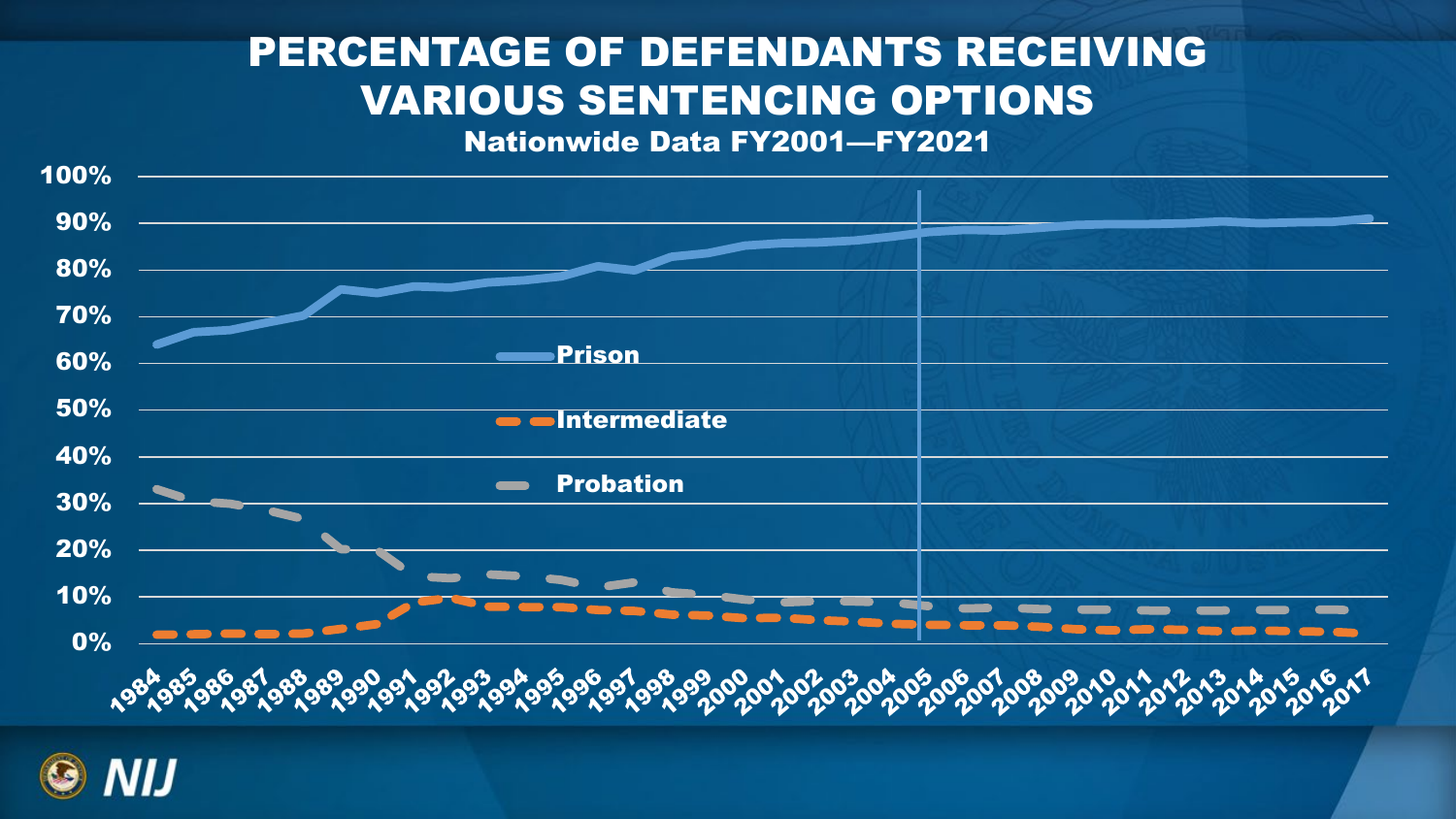### MEAN SENTENCE LENGTH AND GUIDELINE MINIMUM IN MONTHS

All Defendants Nationwide FY2001—FY2017

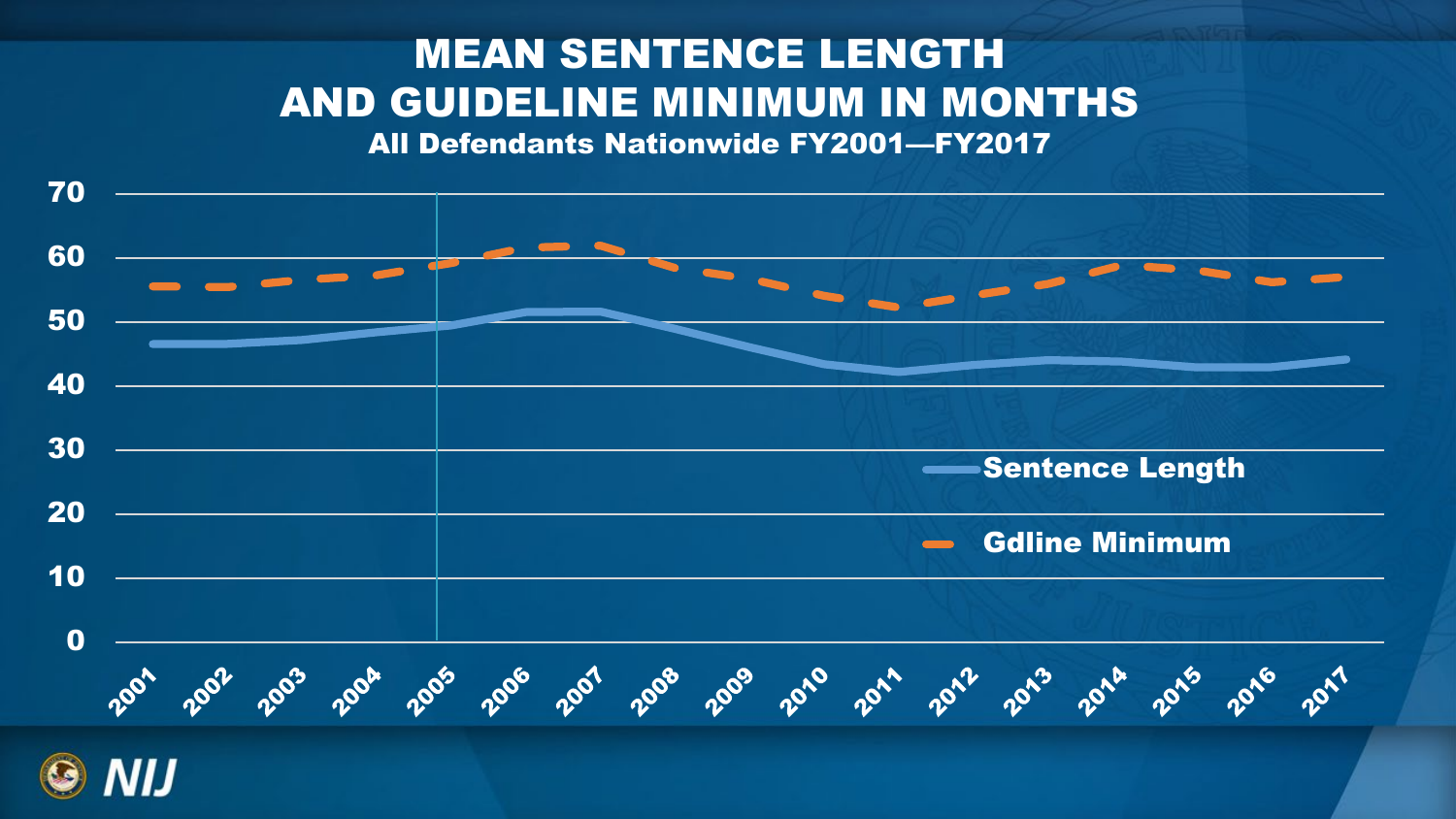

## **28 U.S. Code § 991 - United States Sentencing Commission; establishment and purposes**

**(b)**The purposes of the United States Sentencing Commission are to—

**\*\*\*** 

**(2)**develop means of measuring the degree to which the sentencing, penal, and correctional practices are effective in meeting the purposes of sentencing as set forth in section 3553(a)(2) of title 18, United States Code.

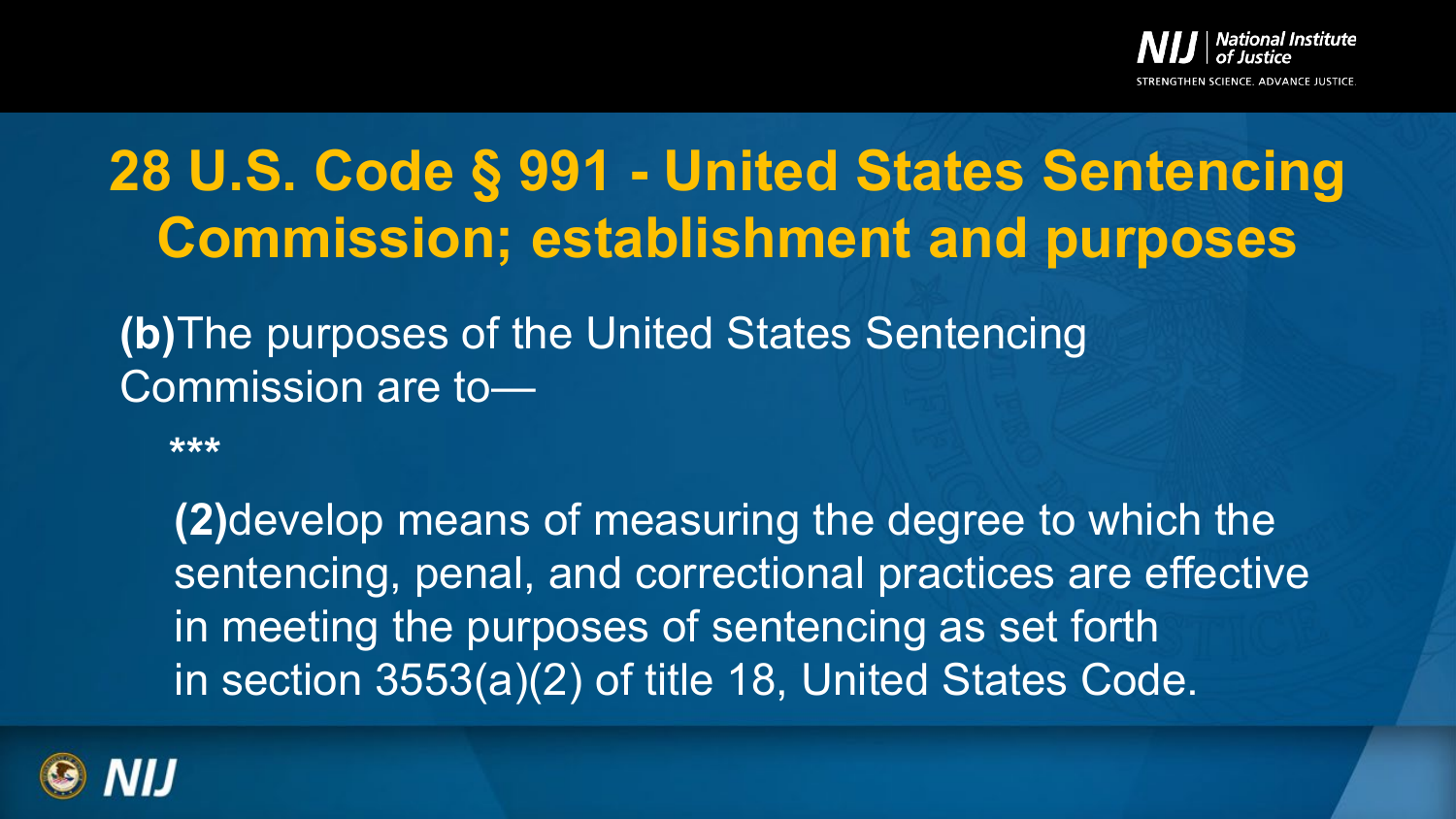

### **28 U.S. Code § 995 – Powers of the Commission**

**\*\*\*** 

 concerning sentences actually imposed, and the **(15)**collect systematically and disseminate information relationship of such sentences to the factors set forth in section 3553(a) of title 18, United States Code;

 regarding effectiveness of sentences imposed; **(16)**collect systematically and disseminate information

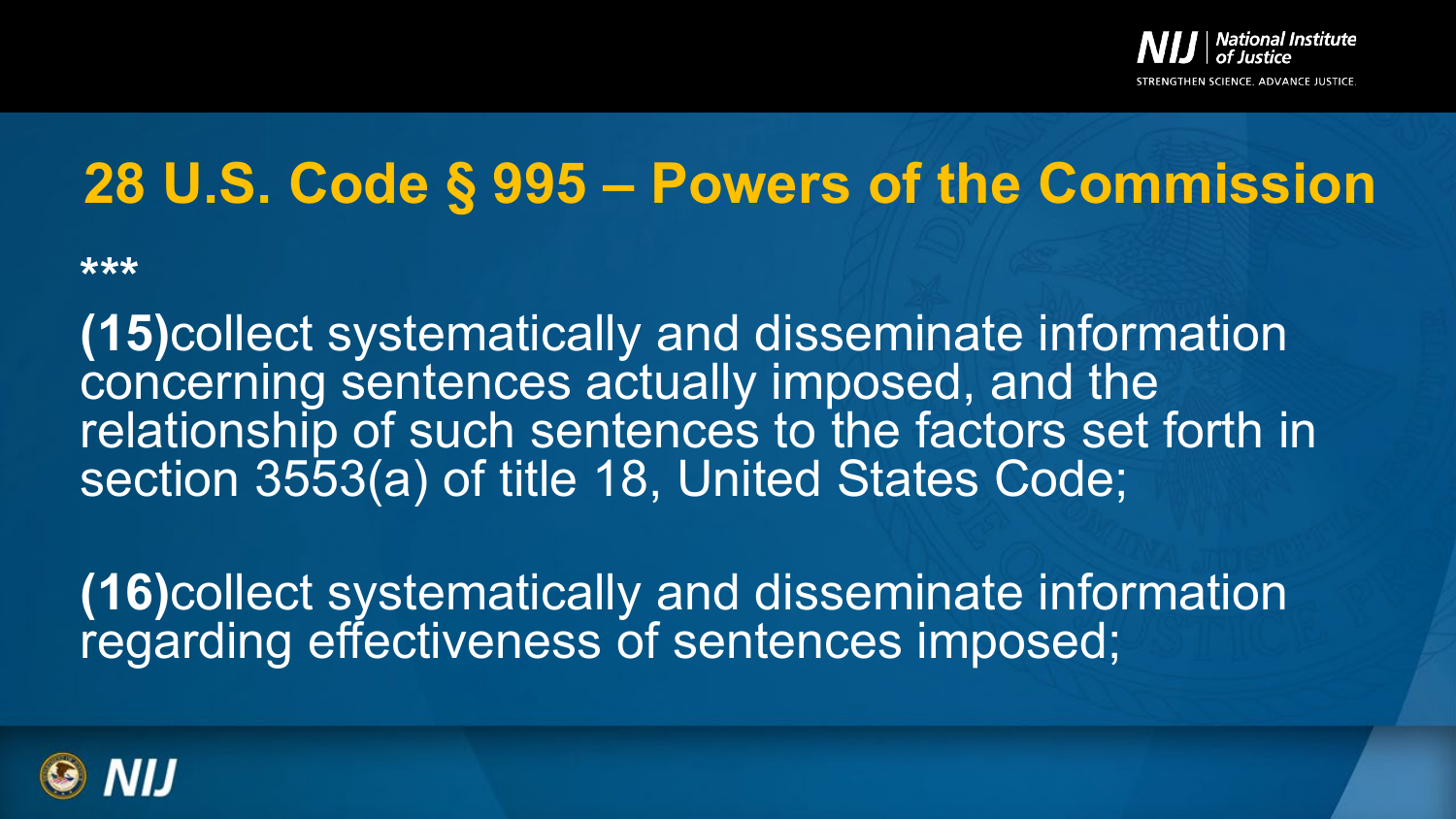

#### Hofer, Paul J., Ranking Drug Harms for Sentencing Policy Available at SSRN: <https://ssrn.com/abstract=2612654>

# **Number of Typical Doses**

**Minimum and Typical Social and Economic Losses Resulting in 5-Year Sentences Caused by Various Crimes Receiving 5-Year Sentences** 

| Drug           | <b>Number of Doses</b> |
|----------------|------------------------|
| Heroin         | 3,333                  |
| Powder cocaine | 4,166                  |
| Crack cocaine  | 186                    |
| Meth Mix       | 3,333                  |
| Meth Actual    | 208                    |
| LSD            | 2,500                  |
| Marijuana      | 666,666                |
| <b>MDMA</b>    | 430                    |

|                             | <b>Powder Cocaine</b> |              |                                |
|-----------------------------|-----------------------|--------------|--------------------------------|
|                             | <b>Trafficking</b>    |              | <b>Heroin Trafficking</b>      |
| Minimum/                    | \$119,129/            |              | \$446,736/                     |
| <b>Typical Loss</b>         | \$474,135             |              | \$1,916,498                    |
| <b>Pure Methamphetamine</b> |                       | Theft, Fraud |                                |
| <b>Trafficking</b>          |                       |              | & Other Basic Economic Crimes' |
| \$2,220/                    |                       | \$7,000,000/ |                                |
| \$17,758                    |                       | \$11,922,636 |                                |
|                             |                       |              |                                |

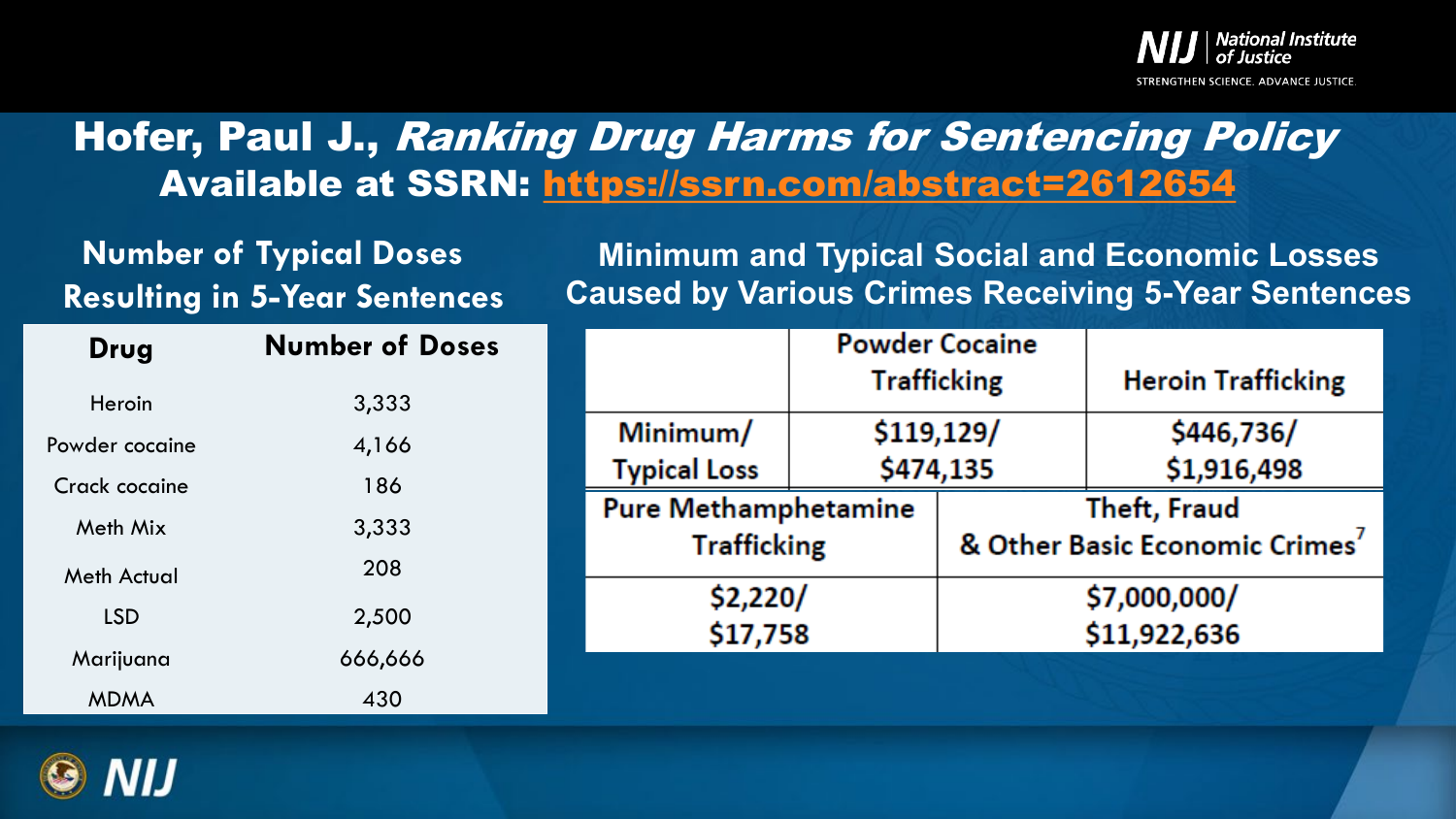#### BY BLACK, WHITE, AND HISPANIC OFFENDERS AVERAGE TIME SERVED IN MONTHS All Felonies FY1984—FY2017